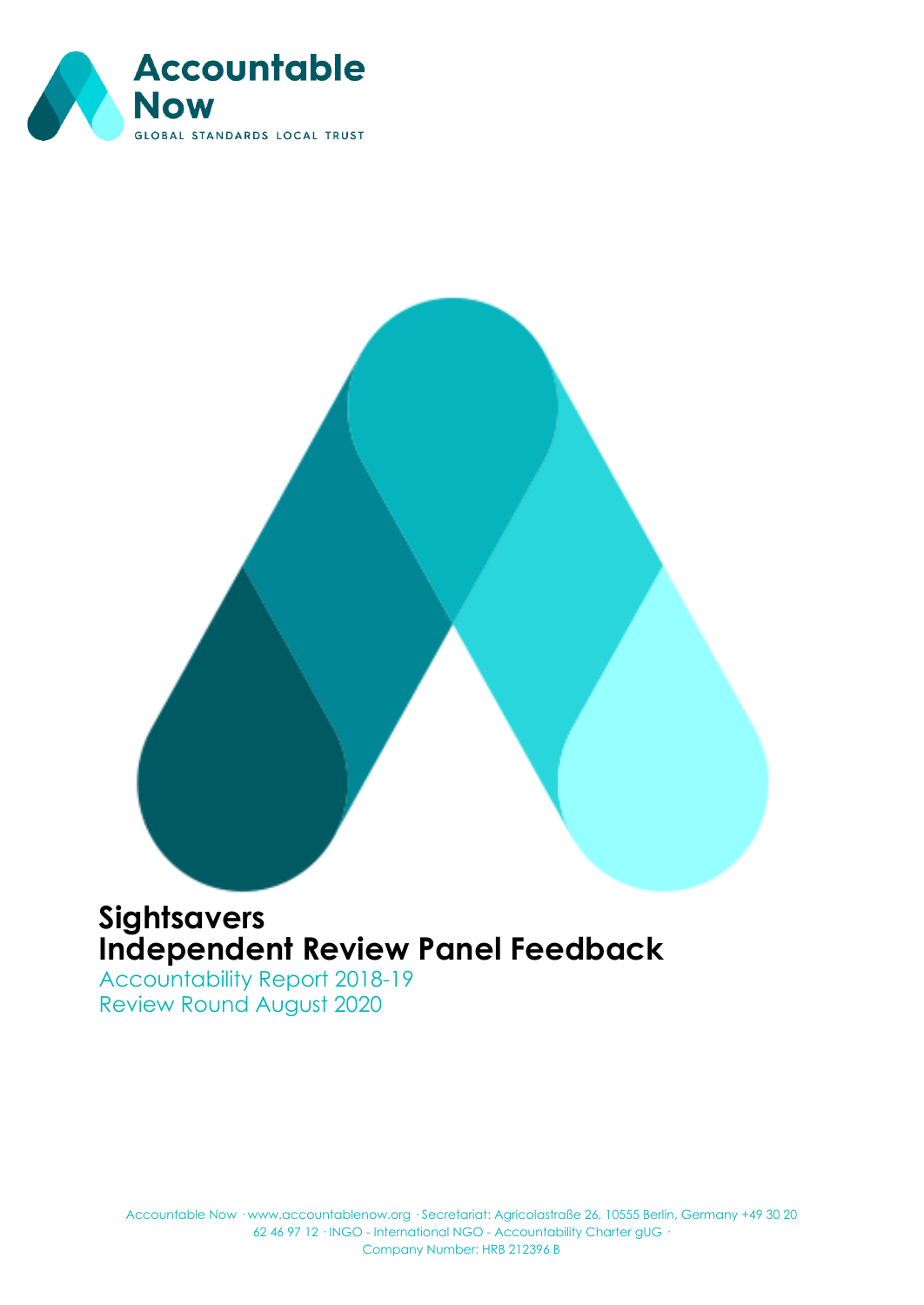

### **Sightsavers Feedback from the Independent Review Panel**

Review Round August 2020

#### 21st August 2020

Dear Caroline Harper,

Thank you for submitting your accountability report. We, the Independent Review Panel of Accountable Now, appreciate your efforts to strengthen accountability to communities, local partners, supporters, staff, donors, or other key constituencies. Our key focus is on accountability to those you serve. It is against this background that we critically discussed your report and came to the individual assessment below.

Sightsavers' 9th Accountability Report is detailed and comprehensive, with a clear explanation of how many of the Sightsavers substantial set of accountability mechanisms work. The report states that it has captured the state of accountability across the network (with a few exceptions) including Sightsavers seven subsidiaries.

Areas of particular strength in the report include: The description of key strategic indicators for success and the SIM Card (A2); comprehensive and up to date set of evaluation reports published on a dedicated web page. Also detailed reporting against IATI standards with transparent display of data on separate web pages (B2/E3); safeguarding policy which is extended to partners; comprehensive list of organisational policies related to accountability (C4); the programme partnership policy, supported with examples (D3); the systematic attention to capacity development and exit strategies; the Accessibility Standards and Audit pack (E4); Sightsavers has been awarded the UK HMG cyber essentials certificate (G3). Hiring locally with focus on fair employment for people with disabilities (H1); anti-fraud and corruption policy, with mandatory e-learning package (I3).

Some of the explanation of the accountability mechanisms is descriptive rather than analytical. Practical examples are included in places but elsewhere the report would be improved by discussing more systematically the lessons learnt and changes made by the organisation using the results from the organisation's impressive set of accountability mechanisms.

In some cases, the accountability framework questions are not answered. These are highlighted in the Panel members' comments. Overall, Sightsavers' self-assessment scores (pp35-37) are significantly higher than those of the Panel. It is not unusual for the AN member self-assessment to be slightly more positive than the Panel's scores. However, in this case, we are concerned that the high scores, with 33 self-assessments at the highest level of '4', which comes across as lack of self-criticism.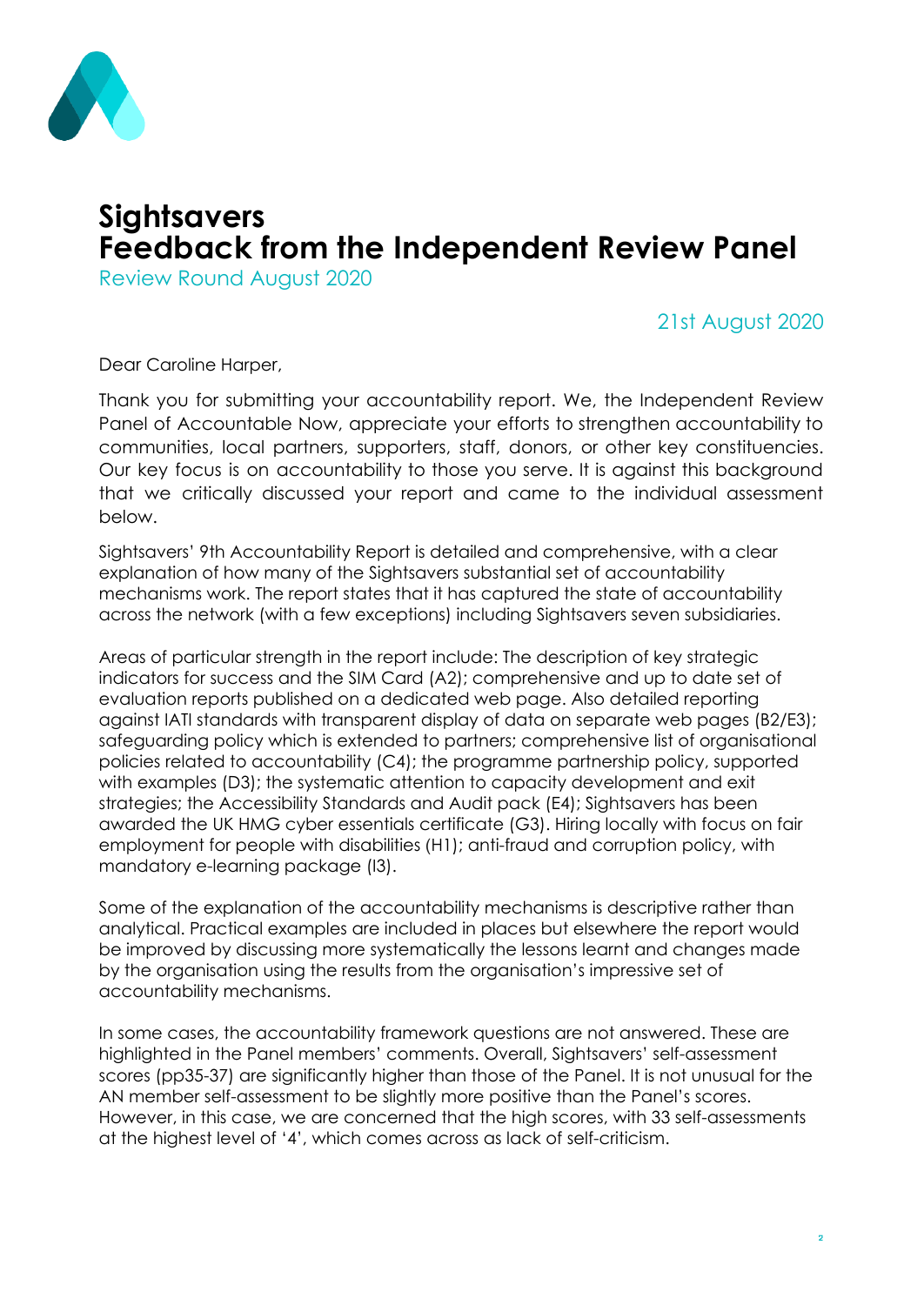

Specific areas for improvement include: Aspects of inclusivity such as sexual orientation, age, ethnicity, or minority groups in the contexts Sightsavers works in (C3); internal complaints (J4); how the council is self-evaluated (K1). These three sections should be the focus of the next interim report.

We look forward to discussing our feedback with you in a follow-up call, which the Secretariat will be in touch to schedule. This conversation will form the basis for your response letter, which will be made publicly available on the Accountable Now website along with your report and this feedback letter.

If you have any other feedback or comments on our work, please share them with us by sending them to the Accountable Now Secretariat.

Yours sincerely,

Accountable Now's Independent Review Panel

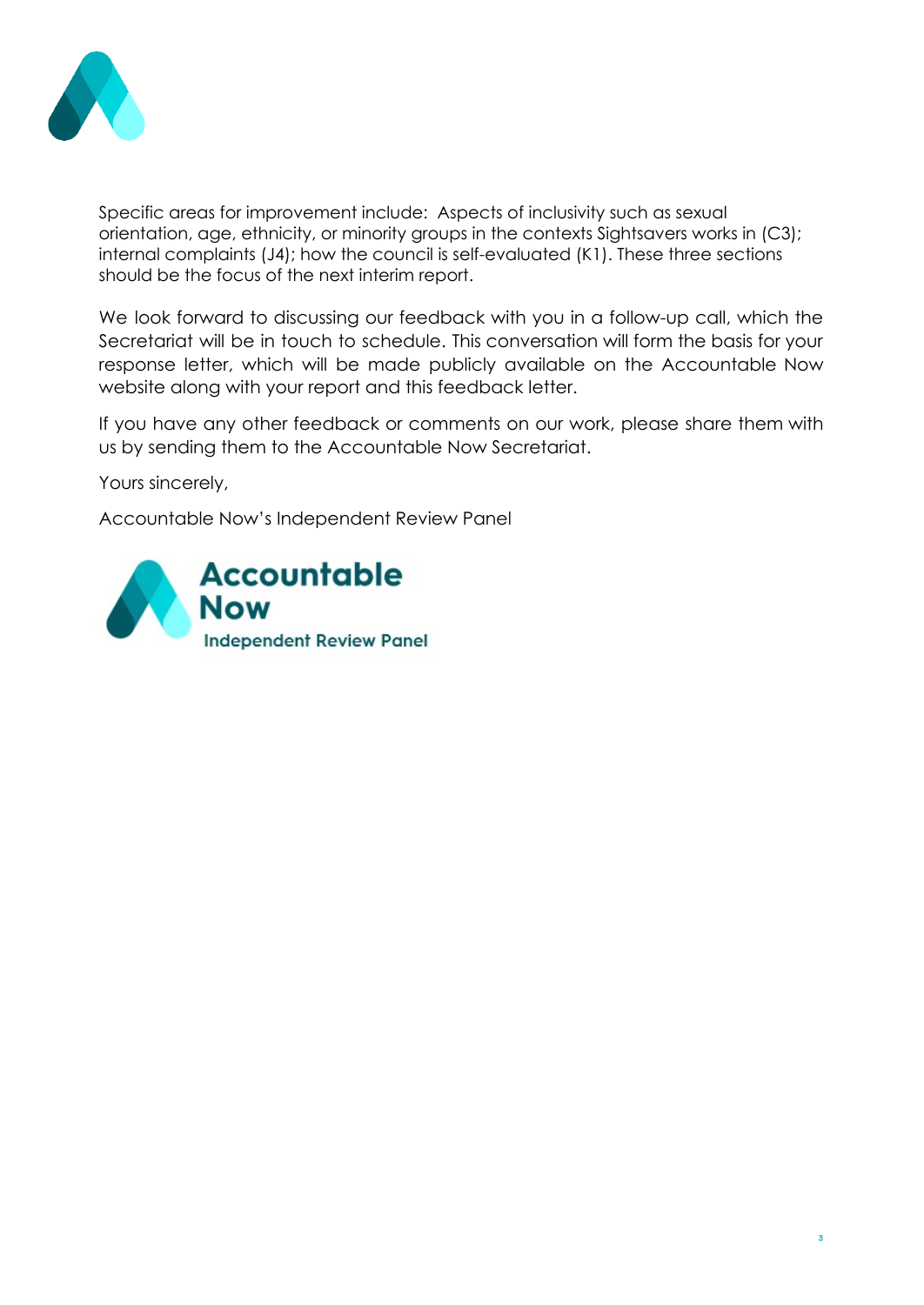

# **Sightsavers' Accountability Report 2018-19**

**Review Round August 2020**

## Opening Statement from the Head of Organisation

The opening statement by CEO, Caroline Harper, indicates how the Covid-19 pandemic has affected the organisation in various ways, from programmes being paused, to the need for infrastructure to support remote working. The panel notes positively the reflection on the risk of the mobility restrictions negatively impacting disabled people's ability to participate in Sightsavers' work.

The statement describes the main areas of focus over the reporting period such as working more closely with partners for advocacy work and the strategy refresh work.

The report refers back to the areas for improvement identified by the panel in the previous report and is open about challenges and the progress made on them. It also makes specific references to ensuring the voices of poor people with disabilities are heard, and to building new partnerships to extend reach. Understandably, given the current operating context, the opening statement makes a number of statements about the impact of Covid-19.

# Cluster A: Impact Achieved

#### **A. The impact we achieve**

| A <sub>1</sub> | Mission statement and theory of change                                                                                                                                                                                                                           | 3 |
|----------------|------------------------------------------------------------------------------------------------------------------------------------------------------------------------------------------------------------------------------------------------------------------|---|
|                | Sightsavers' vision and operational aim are presented. Four thematic<br>areas have their own strategies, overall there is a focus on working in<br>partnership to increase impact, and it is appropriate that more weight<br>is being given to MEL and research. |   |
|                | Theory of Change is not discussed. It would be helpful to list the four<br>change themes here (as in C1 below) and to summarise the theory of<br>change for each (or append or provide a web link to the TOCs).                                                  |   |
| A2             | Key strategic indicators for success                                                                                                                                                                                                                             |   |
|                | Sightsavers continues to use its SIM card, which the Panel previously<br>identified as an example of good practice, to track progress against its                                                                                                                |   |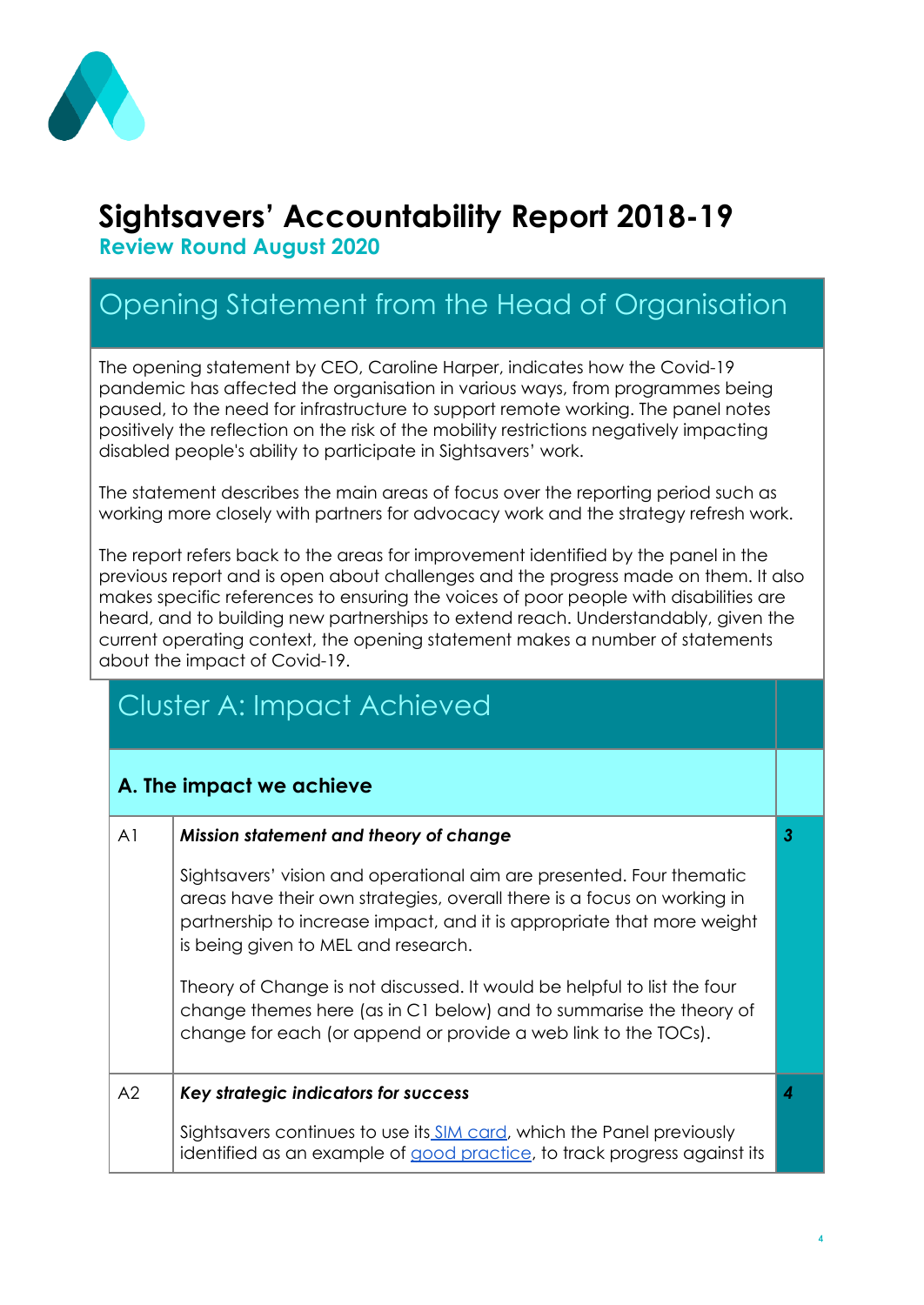

|    | strategy, with organisational objectives at beneficiary level as well as<br>objectives focusing on partnerships, advocacy, and strategic<br>alliances. This is an outstanding example of an AN organisation working<br>to devise its core indicators and providing a transparent display of<br>data sources.                                                                                                                                                                                                                                                                                                          |                |
|----|-----------------------------------------------------------------------------------------------------------------------------------------------------------------------------------------------------------------------------------------------------------------------------------------------------------------------------------------------------------------------------------------------------------------------------------------------------------------------------------------------------------------------------------------------------------------------------------------------------------------------|----------------|
|    | Sightsavers' key stakeholders were involved in the process of<br>developing these objectives, and as the indicators are being refreshed<br>disabled people's organisations (DPOs) will be consulted. It is not clear<br>which indicators Sightsavers sees as priority additions for future<br>reporting and it would be helpful for the next report to discuss<br>developments in this area. We suggest that for the next report, it would<br>be helpful to append the excellent report against the SIM indicators<br>already available in the Sightsavers annual report (e.g. pp20-22 of the<br>2018 annual report). |                |
|    | Key internal policies and procedures guiding Sightsavers' engagement<br>with different stakeholder groups are also mentioned, and a link to<br>them is provided.                                                                                                                                                                                                                                                                                                                                                                                                                                                      |                |
| A3 | Progress and challenges over the reporting period and difficulties<br>encountered against the indicators                                                                                                                                                                                                                                                                                                                                                                                                                                                                                                              | $\mathbf{3}$   |
|    | Performance results against SIM card indicators are publicly available<br>on Sightsavers' SIM card dashboard. Overall, Sightsavers has achieved<br>excellent results and areas for improvement in 2018-19. The Panel<br>commends Sightsavers on the high percentage (96%) of countries and<br>relevant teams that Sightsavers works with, which are actively<br>participating in international or in-country processes to influence<br>change in policy or planning.                                                                                                                                                  |                |
|    | There is an open discussion of areas where it has been challenging to<br>achieve the planned targets.                                                                                                                                                                                                                                                                                                                                                                                                                                                                                                                 |                |
| A4 | Significant events or changes regarding governance and<br>accountability                                                                                                                                                                                                                                                                                                                                                                                                                                                                                                                                              | $\overline{3}$ |
|    | Over the reporting period 3 board members have been appointed as<br>former members stepped down.                                                                                                                                                                                                                                                                                                                                                                                                                                                                                                                      |                |
|    | An organisational strategic refresh commenced in October 2018 and<br>has more recently moved into both, the refreshment of individual<br>thematic strategies, and the creation of a new Programmatic<br>Strategy. In 2020, a refreshment of the SIM card indicators is also                                                                                                                                                                                                                                                                                                                                           |                |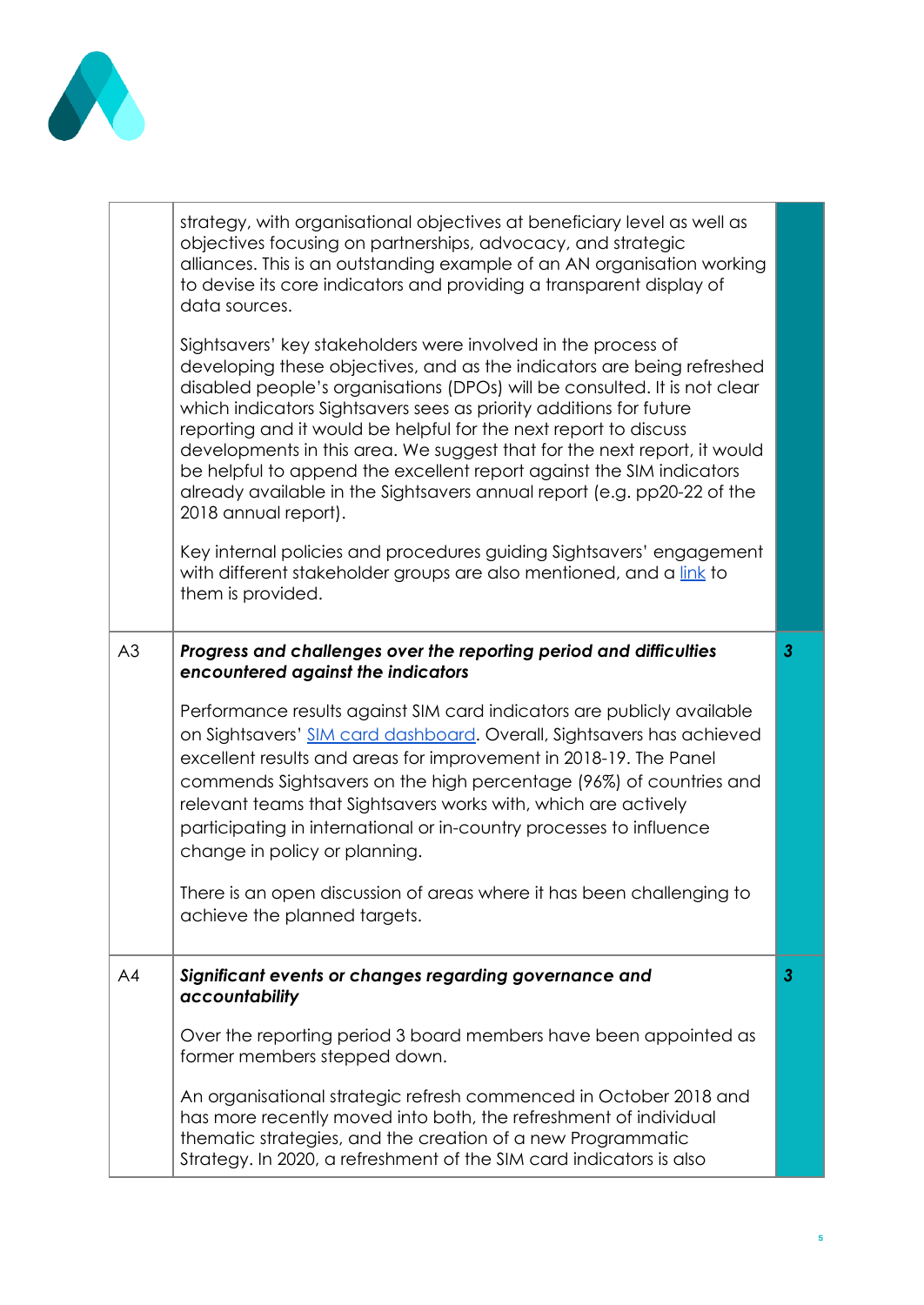

|                | planned. In the next report, the panel suggests explaining how<br>stakeholders' feedback might have fed into the strategy refreshment.                                                                                                                                                                                                                                                                                                                                                                                                            |              |
|----------------|---------------------------------------------------------------------------------------------------------------------------------------------------------------------------------------------------------------------------------------------------------------------------------------------------------------------------------------------------------------------------------------------------------------------------------------------------------------------------------------------------------------------------------------------------|--------------|
|                | It would be helpful in the next report to have an explanation of the<br>steps Sightsavers has taken/is taking to add SIM key indicators, given<br>that important indicators are missing, especially on partnerships,<br>networks, and organisational abilities.                                                                                                                                                                                                                                                                                   |              |
|                | While the report provides details of important internal changes at the<br>level of governance, A4 also refers to the external contextual<br>changes that the organisation needs to respond to. It would be<br>helpful to see these discussed in the next report.                                                                                                                                                                                                                                                                                  |              |
|                | <b>B. Positive results are sustained</b>                                                                                                                                                                                                                                                                                                                                                                                                                                                                                                          |              |
| B <sub>1</sub> | <b>Sustainability of your work</b>                                                                                                                                                                                                                                                                                                                                                                                                                                                                                                                | $\mathbf{3}$ |
|                | Sustainability and lasting impact are mentioned as core strategic aims,<br>and the partnerships formed to these aims are key. The report includes<br>a discussion of a number of practical examples of the organisation's<br>learning and performance improvement (NTD programming,<br>education and treatment campaigns). The report also highlights<br>examples of the results of the organisation's impact evaluations.<br>Sightsavers received a top performance rating from US charity<br>evaluator ImpactMatters.                           |              |
|                | The Panel notes positively that Sightsavers' partnership framework<br>(Annex 1) includes sustainability and exit considerations into every<br>project cycle. Useful examples of Sightsavers projects which have had<br>sustainability successes are provided.                                                                                                                                                                                                                                                                                     |              |
|                | While this section reports on various reports of impact, there is less<br>attention on sustainability, which is the main focus of this section. It<br>would be helpful to hear more about partners' increased capacity to<br>sustain programme activities. This might include reflections on the<br>lessons learned from evaluations of Sightsavers' partnerships based on<br>partnership review survey, partnership learning capture template: and<br>exit planning toolkit (as per Annex 1 Partnership Framework for<br>implementing partners.) |              |
| <b>B2</b>      | Lessons learned in the reporting period                                                                                                                                                                                                                                                                                                                                                                                                                                                                                                           | $\mathbf{3}$ |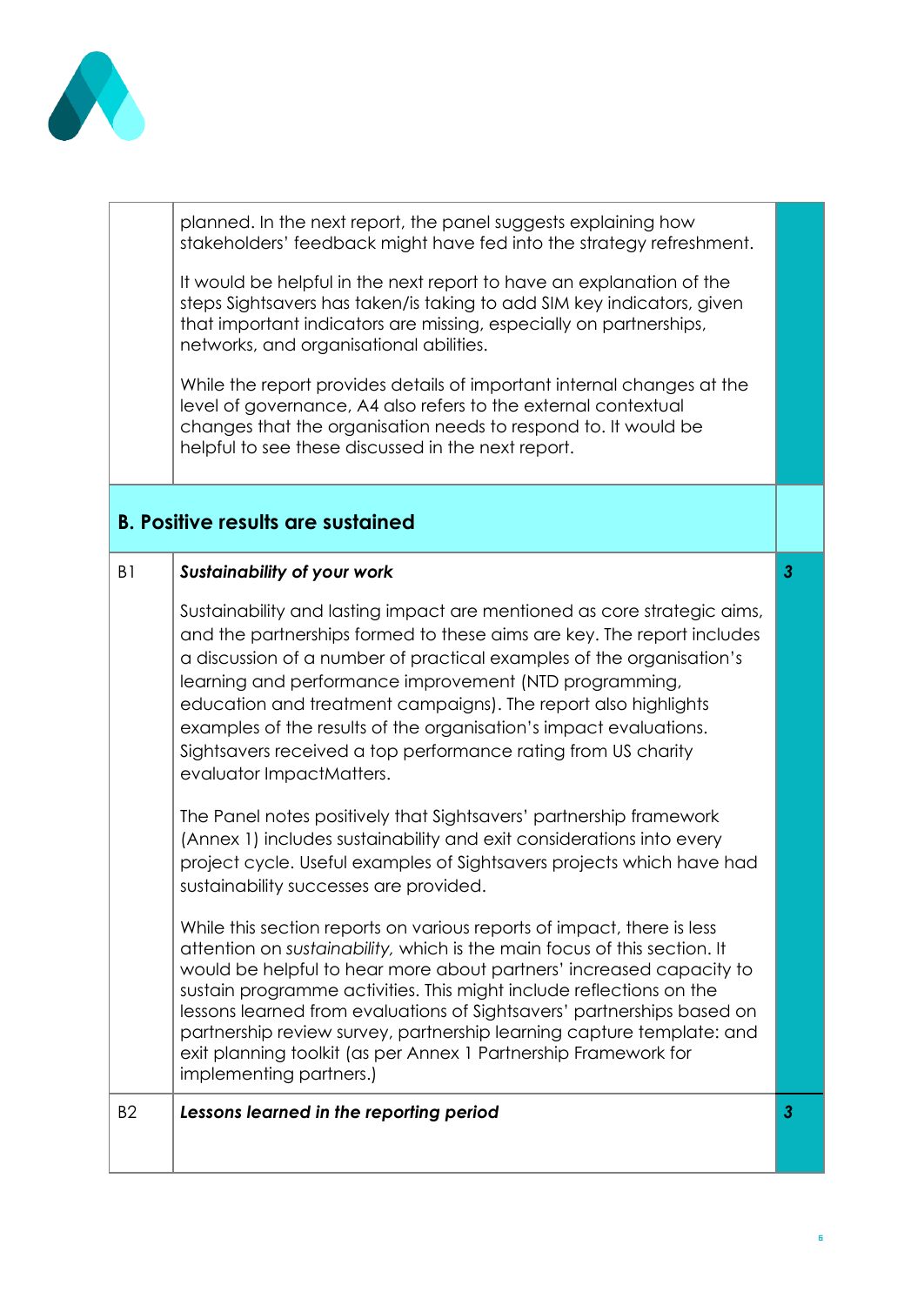

|    | The report presents an impressive set of approaches to learning from its                                                                                                                                                                                                                                                                                                                                                                            |   |
|----|-----------------------------------------------------------------------------------------------------------------------------------------------------------------------------------------------------------------------------------------------------------------------------------------------------------------------------------------------------------------------------------------------------------------------------------------------------|---|
|    | successes and failures, including learning reviews, evaluations, learning<br>seminars, and learning events. The monitoring and evaluation teams<br>merged in 2019 and added the learning function to their remit.                                                                                                                                                                                                                                   |   |
|    | The panel commends Sightsavers for publishing evaluation reports on a<br>dedicated site and its transparent and detailed reporting to IATI, and<br>for the sharing of learnings through conferences and learning papers.                                                                                                                                                                                                                            |   |
|    | While the report presents Sightsavers' approach to MEAL, B2 asks<br>'What lessons have been learned in this period – which is not covered<br>(acknowledging that this has been partially covered in B1 above).                                                                                                                                                                                                                                      |   |
|    | C. We lead by example                                                                                                                                                                                                                                                                                                                                                                                                                               |   |
| C1 | How does your organisation demonstrate excellence on your<br>strategic priorities?                                                                                                                                                                                                                                                                                                                                                                  | 3 |
|    | Sightsavers' four change themes are listed. The SIM card mentioned<br>previously includes a breakdown of performance against each<br>objective and it is publicly available online, therefore providing<br>stakeholders data to scrutinise and assess performance. The indicators<br>show excellent performance in certain areas, while the report is<br>transparent about the SIM indicators the organisation has found it<br>challenging to meet. |   |
|    | Numerous staff members are also members of related organisations<br>and initiatives that value and use their expertise.                                                                                                                                                                                                                                                                                                                             |   |
|    | (We suggest that discussion of key partnerships is added to section D1<br>in the next report)                                                                                                                                                                                                                                                                                                                                                       |   |
| C2 | Expertise is recognised and welcomed by peers and stakeholders                                                                                                                                                                                                                                                                                                                                                                                      | 3 |
|    | Sightsavers is involved in several international projects and initiatives,<br>working with diverse partners and actors to advance Sightsavers'<br>goals. The organisation's recognised expertise and innovation is<br>demonstrated in the report by providing an example of leadership role<br>in an international initiative (inclusive Futures), by the achievement of<br>the Zero Project Award for innovative practice, and by the              |   |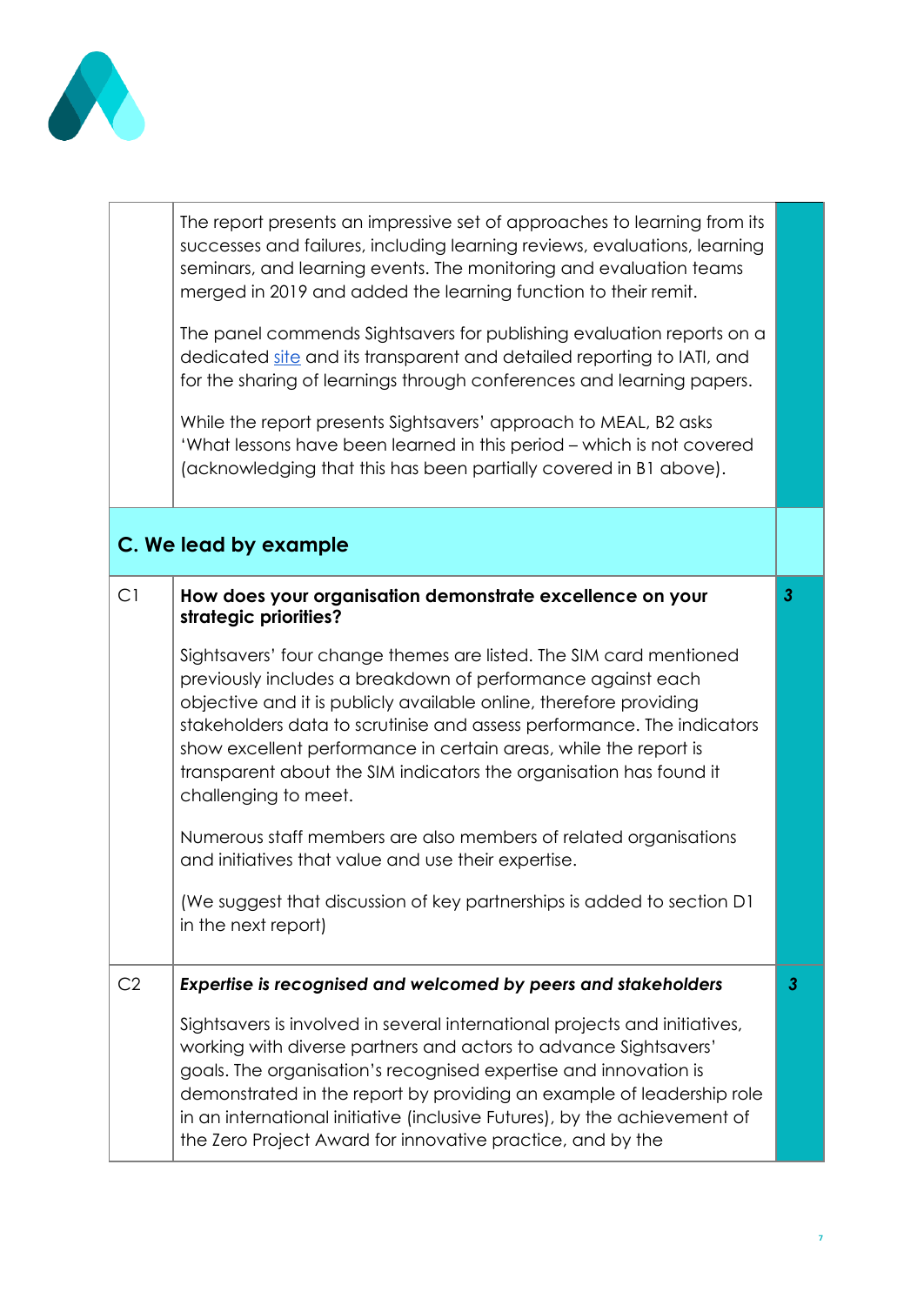

|    | commissioning by the UNESCO to produce a report on the education<br>of children with visual impairments in sub-Saharan Africa. (also DFID's<br>Independent Reference Group cited under C2). More examples are<br>provided on how Sightsavers is working with partners in consortiums.                                                                                                                                                                                                                                                                                                                                                                                                                                                                      |                |
|----|------------------------------------------------------------------------------------------------------------------------------------------------------------------------------------------------------------------------------------------------------------------------------------------------------------------------------------------------------------------------------------------------------------------------------------------------------------------------------------------------------------------------------------------------------------------------------------------------------------------------------------------------------------------------------------------------------------------------------------------------------------|----------------|
| C3 | Inclusivity, human rights, women's rights and gender equality<br>Sightsavers' efforts towards inclusivity and equality are exemplified with<br>several partnerships with disability organisations aiming to strengthen<br>inclusivity practices, to provide expertise on disability inclusive<br>safeguarding, and to build capacity for the achievement of the SDGs<br>for all persons with disabilities. Internally, Sightsavers promotes and                                                                                                                                                                                                                                                                                                            | $\overline{2}$ |
|    | supports an inclusive culture towards disabled people in the<br>workplace.<br>On gender equality, Sightsavers is committed to ensuring women have<br>access to eye health and Neglected Tropical Disease (NTD)<br>treatments. The panel commends Sightsavers for sharing its concern<br>about the "barriers women with disabilities face in order to access<br>social inclusion programmes", and notes positively the efforts to<br>overcome this challenge.                                                                                                                                                                                                                                                                                               |                |
|    | In the next report, the panel suggests enhanced attention to:<br>Sightsavers advocacy for the rights of disabled people. In the<br>$\bullet$<br>SIM card, Sightsavers teams rated themselves very positively for<br>'actively participating in international or in-country processes to<br>influence change in policy or planning'. With what result?<br>Greater focus on other aspects of inclusivity such as sexual<br>$\bullet$<br>orientation, age, ethnicity, or minority groups in the contexts in<br>which Sightsavers works.<br>Greater attention to performance indicators on inclusion or<br>$\bullet$<br>gender (via SIM or otherwise).<br>The results of the 'synthesis review to promote gender equality',<br>$\bullet$<br>and its follow up. |                |
| C4 | Minimising negative impacts on stakeholders<br>A comprehensive safeguarding policy is available online, in the<br>organisation's intranet, online training module, and it is shared with<br>partners. Safeguarding is embedded in leadership job descriptions,<br>and included into the risk management system. The safeguarding                                                                                                                                                                                                                                                                                                                                                                                                                           | 4              |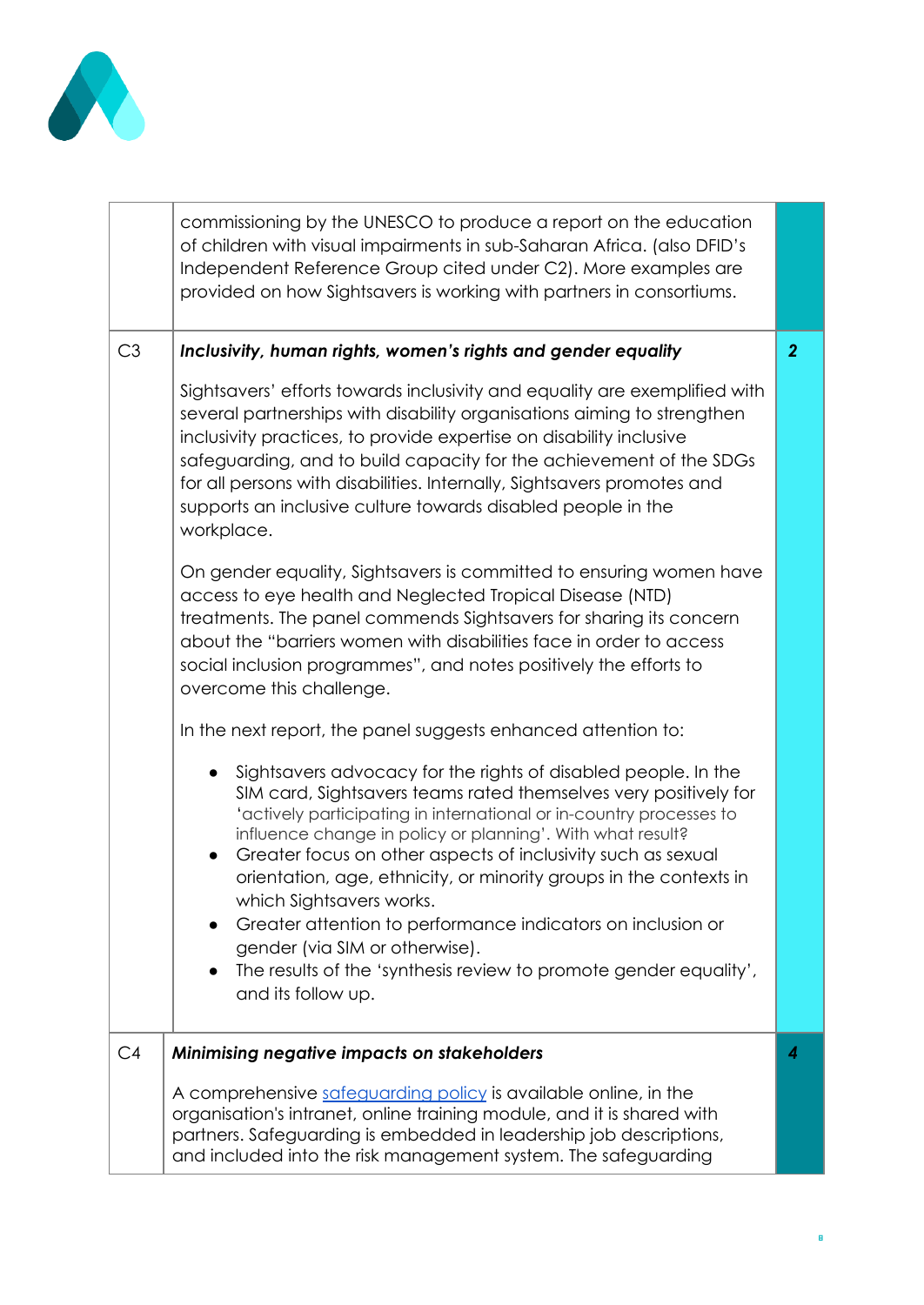

|                | process is described in detail and an example is given on how<br>safeguarding is central to partnerships selection. The approach to<br>safeguarding is seen by the panel as good practice, including the<br>requirement for partners to have a safeguarding policy.                               |              |
|----------------|---------------------------------------------------------------------------------------------------------------------------------------------------------------------------------------------------------------------------------------------------------------------------------------------------|--------------|
|                | The report summarises an impressive set of policies and procedures for<br>minimising negative impacts on stakeholders, including those<br>regarding Modern Slavery, Anti-Fraud and Corruption, and Global<br>Whistleblowing policies. These policies are available online in a<br>dedicated site. |              |
| C <sub>5</sub> | <b>Responsible stewardship for the environment</b>                                                                                                                                                                                                                                                | $\mathbf{3}$ |
|                | Sightsavers is reviewing its environmental policy, which will address<br>environmental management at country level including supply chains,<br>travel and environmental risk assessment. The panel looks forward to<br>reading the environmental policy once approved and published.              |              |
|                | The panel notes positively the creation of an Environmental Working<br>Group (EWG) working on, among other objectives, sustainable travel,<br>since it seems travel is the main source of CO2 emissions.                                                                                          |              |
|                | Sightsavers measures CO2 emissions from electricity usage and paper<br>consumption at the UK office only. CO2 produced from airborne travel<br>is also measured, a table displaying CO2 emissions from short and long<br>haul flights is provided.                                                |              |
|                | The panel notes positively addressing procurement environmental<br>footprint and the plan for an emissions report from a preferred freight<br>forwarder.                                                                                                                                          |              |
|                | The Panel looks forward to the results of the Environmental Policy and<br>the development of country based environmental plans and the work<br>of the Environmental Working Group.                                                                                                                |              |
|                | <b>Cluster B: Stakeholder Involvement</b>                                                                                                                                                                                                                                                         |              |
|                | D. Key stakeholders are identified with great care                                                                                                                                                                                                                                                |              |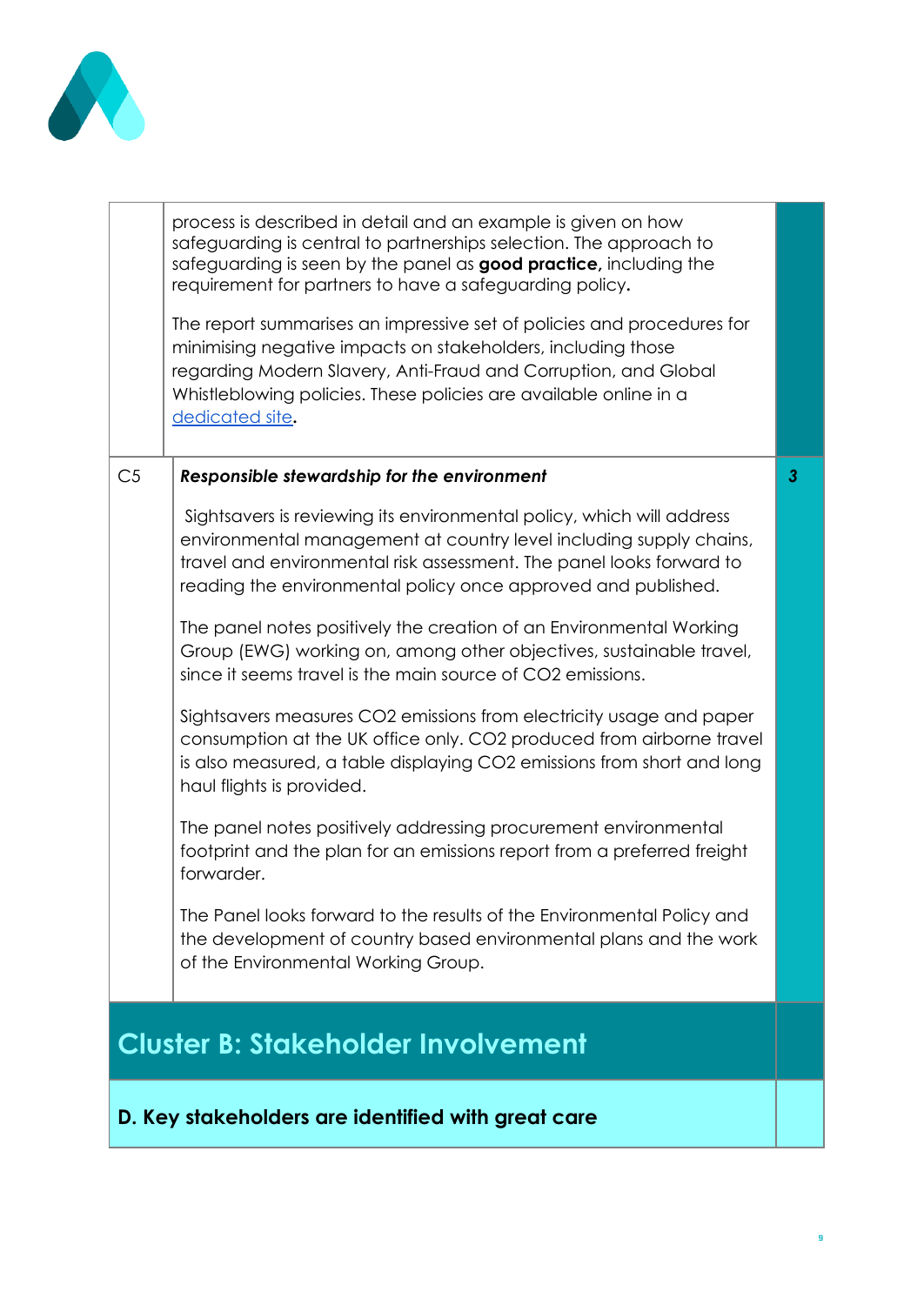

| D1             | Key stakeholders and how they are identified                                                                                                                                                                                                                                                                                                        | $\mathbf{3}$   |
|----------------|-----------------------------------------------------------------------------------------------------------------------------------------------------------------------------------------------------------------------------------------------------------------------------------------------------------------------------------------------------|----------------|
|                | Sightsavers' key stakeholders are listed, including other INGOs,<br>research and academic institutions. Several tools and processes for<br>identification and quality assessment of several types of stakeholders<br>such as beneficiaries and communities, local partners, and donors are<br>described.                                            |                |
|                | The panel notes positively the existence of a Programme Partnership<br>Policy and Framework that guides Sightsavers' approach to<br>partnership, and also that a situational analysis is conducted during the<br>project design process to identify key stakeholders for prioritisation in<br>projects. There is a two stage due diligence process. |                |
|                | Sightsavers is taking an active approach to how it can engage and<br>influence other INGOs and consortia.                                                                                                                                                                                                                                           |                |
|                | The next report would benefit from reflection on lessons learned<br>through Sightsavers comprehensive assessment of partnership<br>capacity and safeguarding, key areas of strengths and weakness and<br>how the organisation is adapting its capacity development processes<br>in response (here or perhaps in C2).                                |                |
|                |                                                                                                                                                                                                                                                                                                                                                     |                |
| D <sub>2</sub> | Reaching out to those impacted or concerned by your work                                                                                                                                                                                                                                                                                            | 3 <sup>2</sup> |
|                | The panel notes positively the community-directed approach<br>implemented in the NTD programmes as an example of how<br>Sightsavers innovates and engages directly with the communities. This<br>approach has been outlined in an academic paper.                                                                                                   |                |
|                | In education programmes, Sightsavers involves members of the<br>communities in planning, gathering evidence, analysis and sharing<br>findings from Community Based Participatory Research aiming to<br>break down social injustice.                                                                                                                 |                |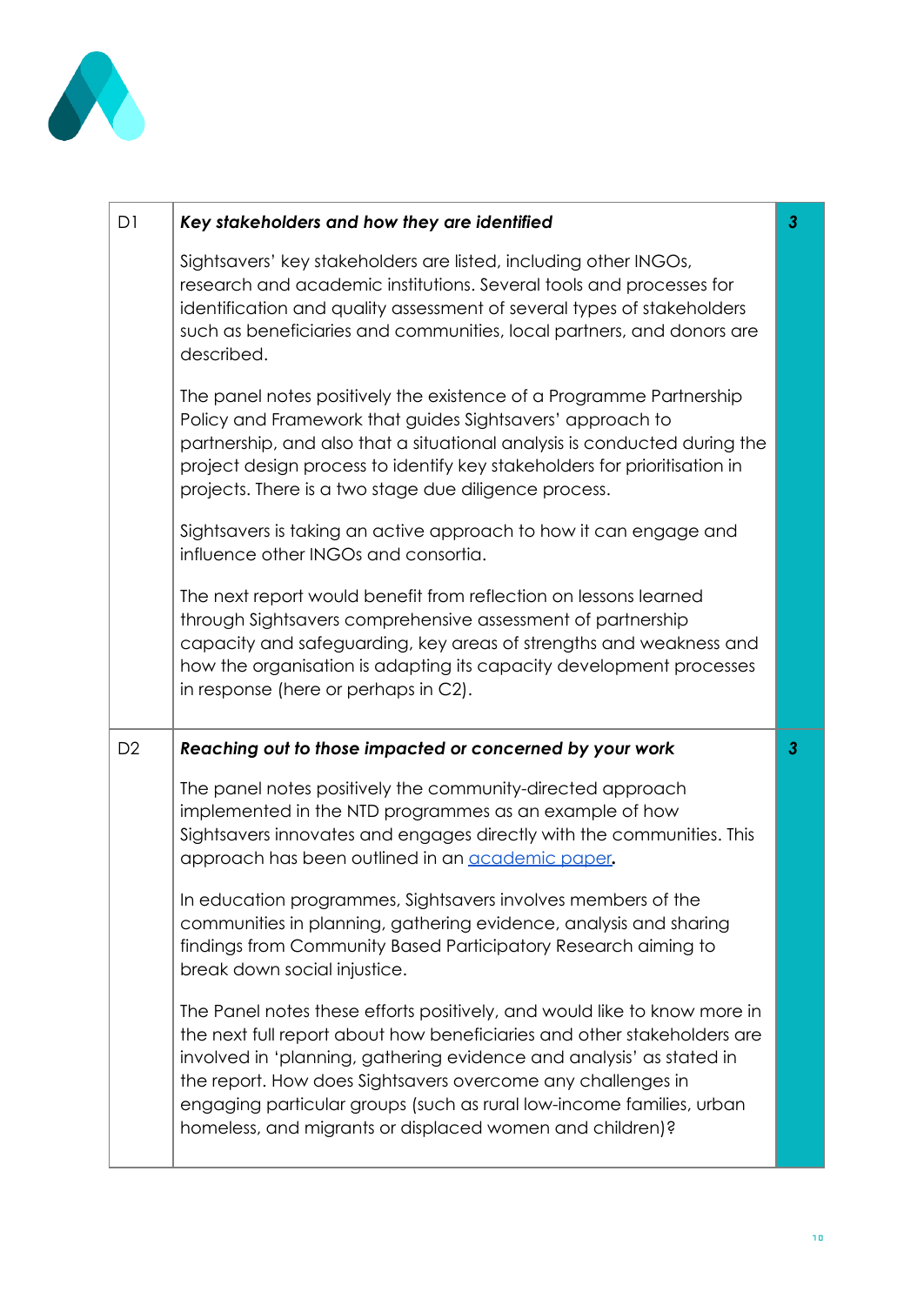

| D <sub>3</sub> | Maximising coordination with others operating in the same space                                                                                                                                                                                                                                                                                                                                                                                                                      | $\overline{3}$ |
|----------------|--------------------------------------------------------------------------------------------------------------------------------------------------------------------------------------------------------------------------------------------------------------------------------------------------------------------------------------------------------------------------------------------------------------------------------------------------------------------------------------|----------------|
|                | The programme partnership policy linked to the report outlines<br>Sightsavers' approach to working with other actors.                                                                                                                                                                                                                                                                                                                                                                |                |
|                | The report refers back to D1, where various partnerships are<br>described. Several examples are provided of how the partnership<br>approach works in practice, including coordination of mass drug<br>administration, International Coalition for Trachoma Control, Inclusive<br>Futures, and the International Disability Alliance. Sightsavers is also<br>engaged with UN-led, government and civil society processes,<br>consultations, and negotiations as part of its advocacy. |                |
|                | How coordination is maximised at national level, including with<br>governments, is not covered and could helpfully feature in the next<br>report.                                                                                                                                                                                                                                                                                                                                    |                |
|                | E. We listen to, involve and empower stakeholders                                                                                                                                                                                                                                                                                                                                                                                                                                    |                |
| E1             | <b>Stakeholder feedback</b>                                                                                                                                                                                                                                                                                                                                                                                                                                                          | $\mathbf{3}$   |
|                | Sightsavers' methods to gather feedback and learn from communities<br>are varied and are customised for the purpose of the feedback<br>sought. Several examples are provided which evidence this diversity in<br>methodology. The panel notes positively the approach to gather<br>feedback directly from eye health project patients.                                                                                                                                               |                |
|                | Internally, the report highlights the inclusion of staff inputs on the<br>strategy refresh and the periodic internal survey which was completed<br>by 98% of employees in 2018.                                                                                                                                                                                                                                                                                                      |                |
|                | It would be helpful to know if Sightsavers has a specific policy<br>commitment to gathering and responding to stakeholder feedback as<br>a means of programme improvement.                                                                                                                                                                                                                                                                                                           |                |
|                | While interesting examples are cited, the organisation's processes for<br>hearing from beneficiaries should be covered in this section in the next<br>full report.                                                                                                                                                                                                                                                                                                                   |                |
|                | In the next full report, the panel suggests addressing how feedback is                                                                                                                                                                                                                                                                                                                                                                                                               |                |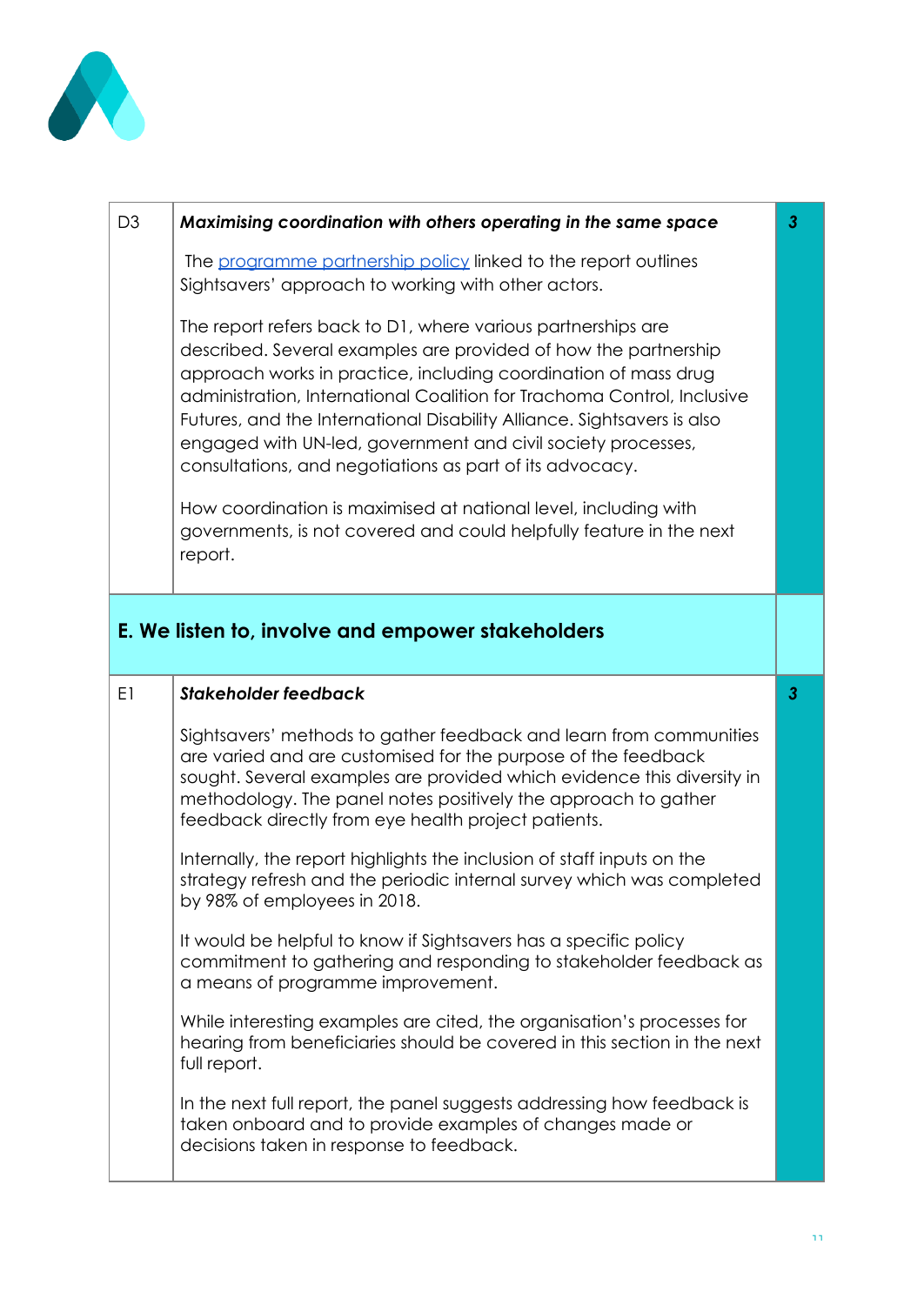

| E <sub>2</sub> | Stakeholder engagement                                                                                                                                                                                                                                                                                                                                                                                                                                                                                                                                                                                                                                                                                                             | $\mathbf{3}$   |
|----------------|------------------------------------------------------------------------------------------------------------------------------------------------------------------------------------------------------------------------------------------------------------------------------------------------------------------------------------------------------------------------------------------------------------------------------------------------------------------------------------------------------------------------------------------------------------------------------------------------------------------------------------------------------------------------------------------------------------------------------------|----------------|
|                | The report notes that partners are involved in project<br>conceptualisation, design, and implementation, following an<br>established process. A full review of the Quality Standard Assessment<br>Tool (QSAT) is given as an example of engaging stakeholders to better<br>understand their requirements and understanding of the tools, and as<br>a means to improve the QSAT tools.                                                                                                                                                                                                                                                                                                                                              |                |
|                | The community-based participatory research (CBPR) approach<br>methodology is given as an example of sharing decision-making and<br>ownership by communities. In education research, the CBPR approach<br>is said to ensure that "the experiences and ideas of children and<br>young people with disabilities, their parents and their teachers have<br>shaped Sightsavers' education interventions".                                                                                                                                                                                                                                                                                                                               |                |
|                | The next report would benefit from:                                                                                                                                                                                                                                                                                                                                                                                                                                                                                                                                                                                                                                                                                                |                |
|                | As in D2, an understanding of how communities are engaged in<br>decision making.<br>A short explanation and link to the QSAT process as this is a<br>$\bullet$<br>critical element of Sightsavers programme quality processes.                                                                                                                                                                                                                                                                                                                                                                                                                                                                                                     |                |
| E <sub>3</sub> | Main likes/dislikes from stakeholders and organisation's response                                                                                                                                                                                                                                                                                                                                                                                                                                                                                                                                                                                                                                                                  | 3 <sup>2</sup> |
|                | The report describes learning and evaluation processes that include<br>gathering of feedback from partners and communities that is shared<br>with staff for response and action. External evaluations reports are<br>publicly shared in a <i>dedicated site</i> . In addition to evaluations, seven<br>projects have been reviewed internally in the reporting period. The<br>report provides examples of evaluations and other exercises and how<br>the organisation has responded to them. The panel appreciates the<br>example provided on how the feedback received in Malawi, led to<br>recommendations on nutrition for children with disabilities and the later<br>extension of the project to address the recommendations. |                |
|                | The panel commends the participatory approach of the Inclusive<br>Futures programmes, which "aim to facilitate people with disabilities to<br>lead and drive the change they want to see".                                                                                                                                                                                                                                                                                                                                                                                                                                                                                                                                         |                |
|                | The next report could usefully focus more on the content of the positive<br>and negative feedback gathered from stakeholders, especially service                                                                                                                                                                                                                                                                                                                                                                                                                                                                                                                                                                                   |                |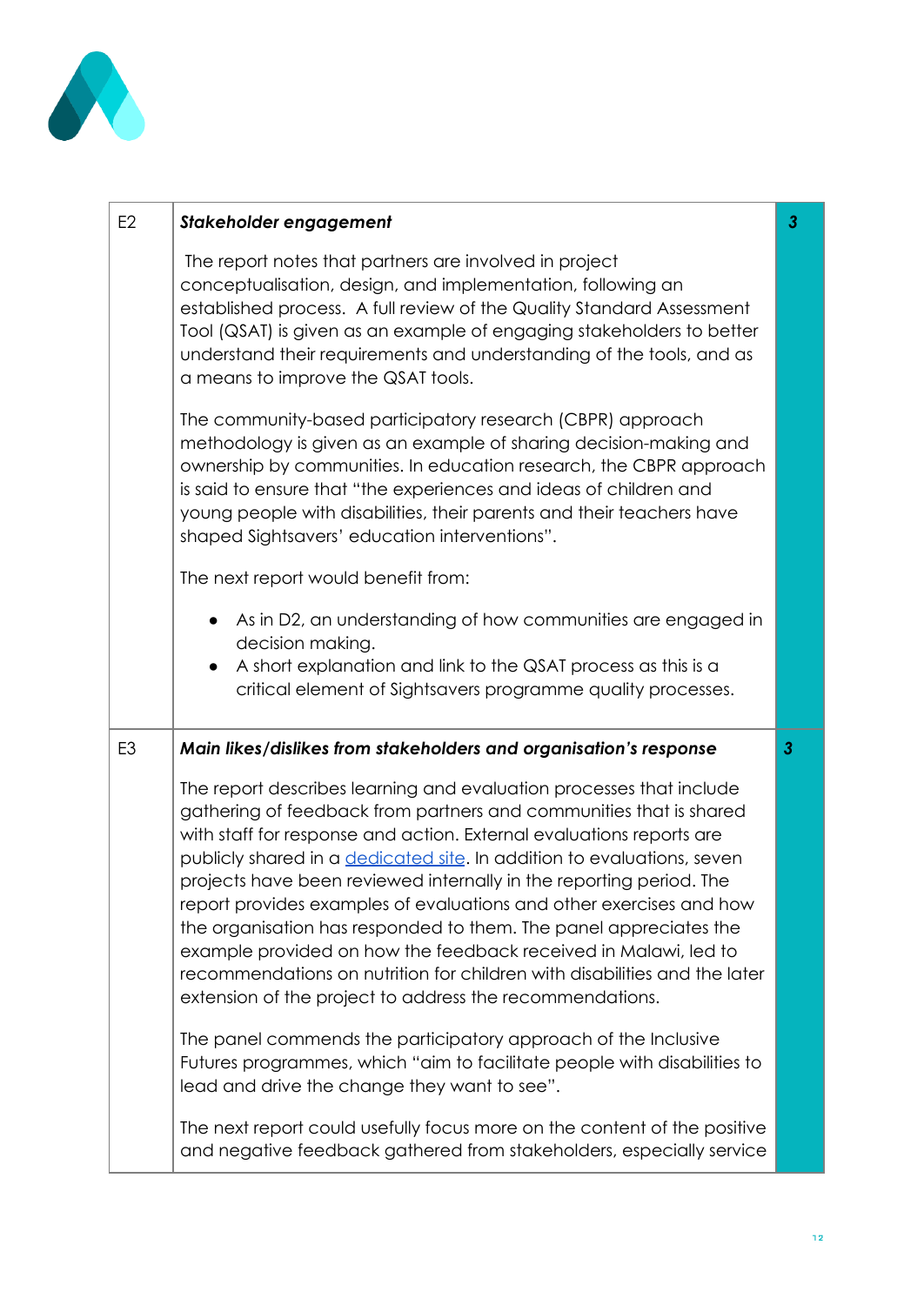

|                | users and communities, and less on general description of the<br>processes used to gather feedback.                                                                                                                                                                                                                                                                                                                                                                                                                                                                                                                                                                                                                                                     |                  |
|----------------|---------------------------------------------------------------------------------------------------------------------------------------------------------------------------------------------------------------------------------------------------------------------------------------------------------------------------------------------------------------------------------------------------------------------------------------------------------------------------------------------------------------------------------------------------------------------------------------------------------------------------------------------------------------------------------------------------------------------------------------------------------|------------------|
| E <sub>4</sub> | People and partners have gained capacities that last beyond your<br><i>immediate intervention</i><br>Sightsavers takes a system strengthening approach, embedding exit<br>strategies across projects, and developing partners' technical<br>capabilities through the QSAT tool.<br>The panel notes positively the creation of the <b>Accessibility Standards</b><br>and Audit Pack which is publicly available, and provides a toolkit to<br>assess the level of accessibility of health infrastructure.<br>Several additional examples are provided on how Sightsavers is<br>assisting staff and partners on data management and quality services<br>improvement among others.<br>The panel has previously commended Sightsavers on this question, and | $\boldsymbol{4}$ |
|                | overall it remains a good practice.<br>F. Our advocacy work addresses the root cause of problems                                                                                                                                                                                                                                                                                                                                                                                                                                                                                                                                                                                                                                                        |                  |
|                |                                                                                                                                                                                                                                                                                                                                                                                                                                                                                                                                                                                                                                                                                                                                                         |                  |
| F1             | Evidence regarding the root causes of the problems you address                                                                                                                                                                                                                                                                                                                                                                                                                                                                                                                                                                                                                                                                                          | $\overline{2}$   |
|                | The response states that Sightsavers works closely with people with<br>disabilities and relevant organisations to ensure evidence based policy<br>positions and advocacy activities.                                                                                                                                                                                                                                                                                                                                                                                                                                                                                                                                                                    |                  |
|                | An example is provided on how Sightsavers promote the participation<br>of people with disabilities in the follow up and review processes of the<br>SDGs.                                                                                                                                                                                                                                                                                                                                                                                                                                                                                                                                                                                                |                  |
|                | It also mentioned the Research Strategy and how its objective 2<br>commits to understand and describe the needs, systems, and context<br>of the programmes Sightsavers works on.                                                                                                                                                                                                                                                                                                                                                                                                                                                                                                                                                                        |                  |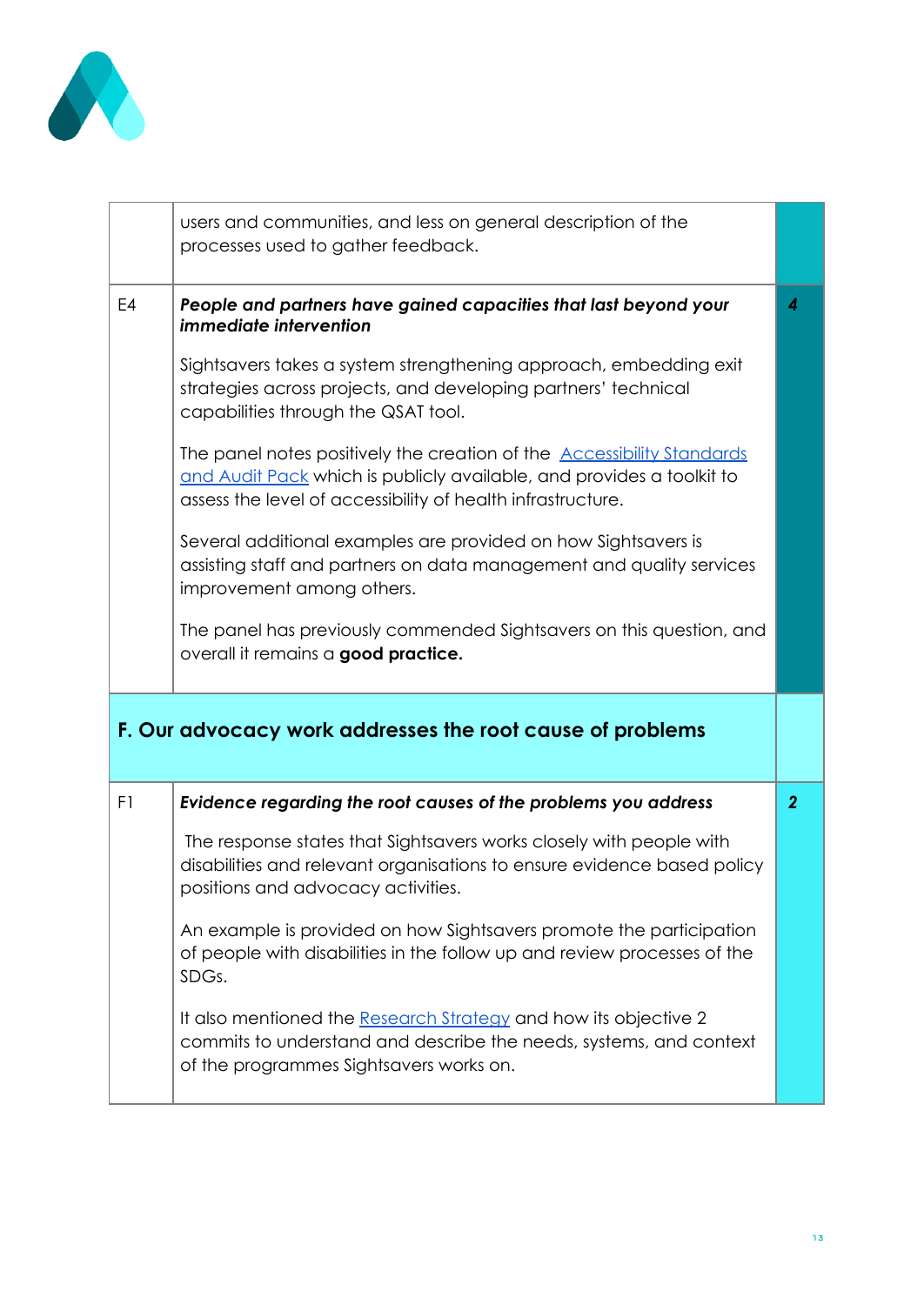

|                | The report does not include examples / evidence of Sightsavers having<br>analysed root causes and adjusted its programme in response. The<br>next report could helpfully include more analysis of root causes.                                                                                                                                                                                                                                                                                                                  |   |
|----------------|---------------------------------------------------------------------------------------------------------------------------------------------------------------------------------------------------------------------------------------------------------------------------------------------------------------------------------------------------------------------------------------------------------------------------------------------------------------------------------------------------------------------------------|---|
| F <sub>2</sub> | Stakeholders support your advocacy work and value changes<br>achieved<br>The response describes #EqualWorld campaign on women and girls<br>with disabilities participation and representation in political and public<br>arenas. The panel congratulates Sightsavers for the success of the<br>campaign and the very positive reaction received.<br>In the next report, the panel suggests to address how Sightsavers<br>systematically ensures the advocacy work is supported by the people<br>Sightsavers works with and for. | 3 |
| safety         | G. We are transparent, invite dialogue and protect stakeholders'                                                                                                                                                                                                                                                                                                                                                                                                                                                                |   |
| G1             | Availability of key policies and information on your website                                                                                                                                                                                                                                                                                                                                                                                                                                                                    | 4 |
|                | The annual report will be available on the website as of July 2020. A list<br>of key policies are also available for downloading on this link.                                                                                                                                                                                                                                                                                                                                                                                  |   |
|                | A description of Sightsavers' principle on remuneration is described,<br>which ensures the reward package is competitive with equivalent<br>organisations so that talent can be attracted.                                                                                                                                                                                                                                                                                                                                      |   |
|                | The response also provides links to the IATI which provides further                                                                                                                                                                                                                                                                                                                                                                                                                                                             |   |
|                | information on Sightsavers' work and to a comprehensive set of<br>policies for accountability and transparency.                                                                                                                                                                                                                                                                                                                                                                                                                 |   |
|                | The question on whether information is available in the relevant<br>languages is not addressed                                                                                                                                                                                                                                                                                                                                                                                                                                  |   |
| G <sub>2</sub> | Pay scale, gender pay gap and top salaries                                                                                                                                                                                                                                                                                                                                                                                                                                                                                      | 4 |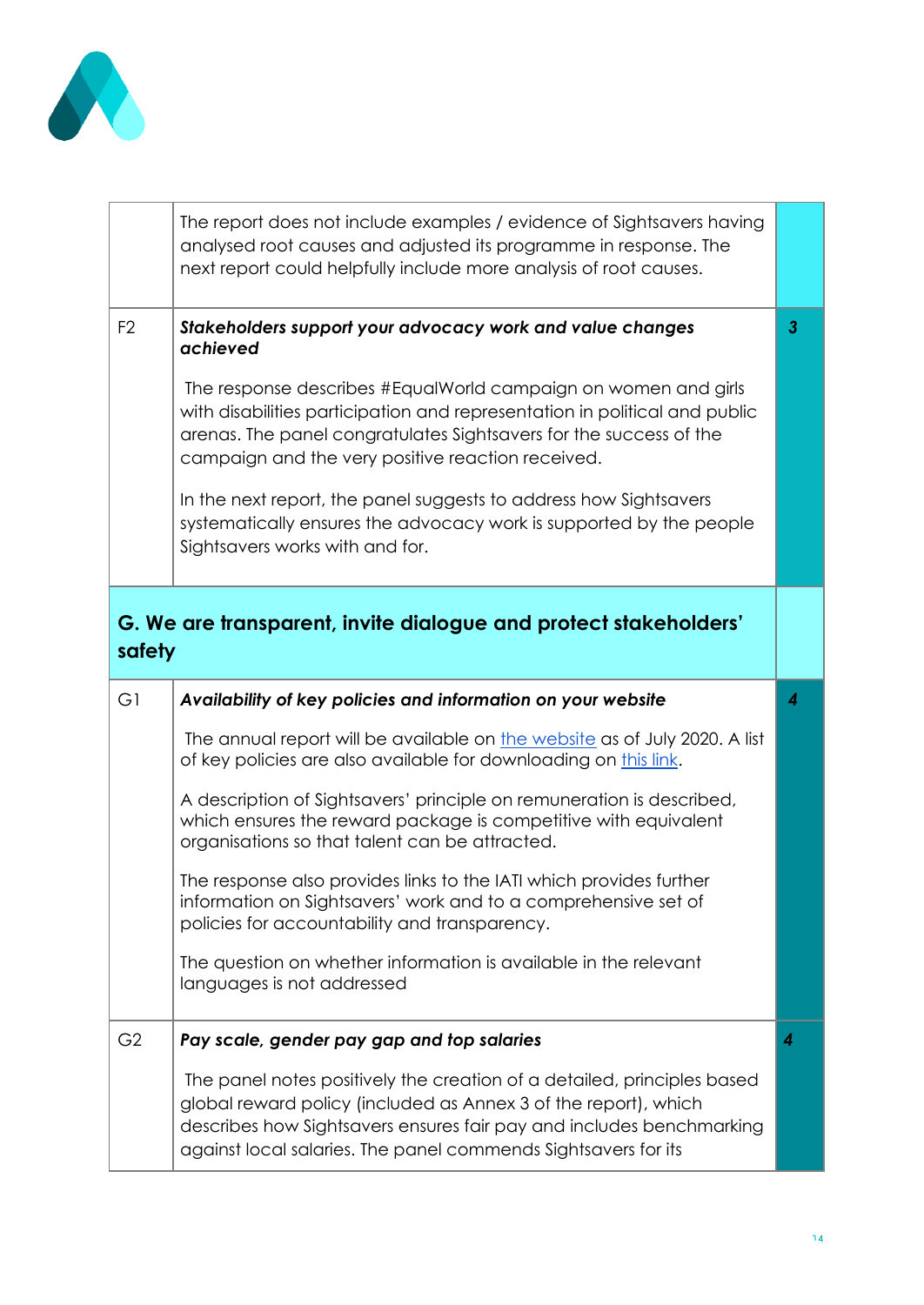

|                                                | transparency on the ratio between highest and lowest paid<br>employees in the UK, which remains 6:1.                                                                                                                                                                                                                                                                              |              |
|------------------------------------------------|-----------------------------------------------------------------------------------------------------------------------------------------------------------------------------------------------------------------------------------------------------------------------------------------------------------------------------------------------------------------------------------|--------------|
|                                                | The panel also notes positively the quarterly review of gender pay in<br>the UK, the last report showing a mean pay gap of 2.54% higher for<br>men. Outside of the UK, gender pay gap is reviewed annually and it<br>shows a reverse pay gap (as men tend to be employed on lower<br>grades outside the UK). The report does not include plans to address<br>gender differentials |              |
|                                                | The salary of the CEO is provided. Rather than listing the top 5 salaries,<br>the report includes a table from 2018 showing the number of staff with<br>emoluments within ranges from 60,000 to 139,999 GBP.                                                                                                                                                                      |              |
| G <sub>3</sub>                                 | Ensuring privacy rights and protecting personal data                                                                                                                                                                                                                                                                                                                              | $\mathbf{3}$ |
|                                                | Sightsavers' website terms and conditions and privacy policy (provided<br>in previous reports and still available online) details what information<br>Sightsavers collects, what is done with it, how it is kept secure, and how<br>to amend preferences such as cookies or methods of communication.                                                                             |              |
|                                                | The panel notes positively the existence of a dedicated information<br>security team leading on strengthening security controls. Sightsavers<br>has been awarded the UK HMG Cyber Essentials certificate.                                                                                                                                                                         |              |
|                                                | Sightsavers has a mandatory Data Protection e-learning module. Also,<br>a so-called, Privacy Impact Assessment, is a requirement for project<br>initiation.                                                                                                                                                                                                                       |              |
| G4                                             | Largest donors and their contributions                                                                                                                                                                                                                                                                                                                                            | J            |
|                                                | The report lists the five largest cash donors and their contributions for<br>2019 and 2018.                                                                                                                                                                                                                                                                                       |              |
| <b>Cluster C: Organisational Effectiveness</b> |                                                                                                                                                                                                                                                                                                                                                                                   |              |

### **H. Staff and volunteers are enabled to do their best**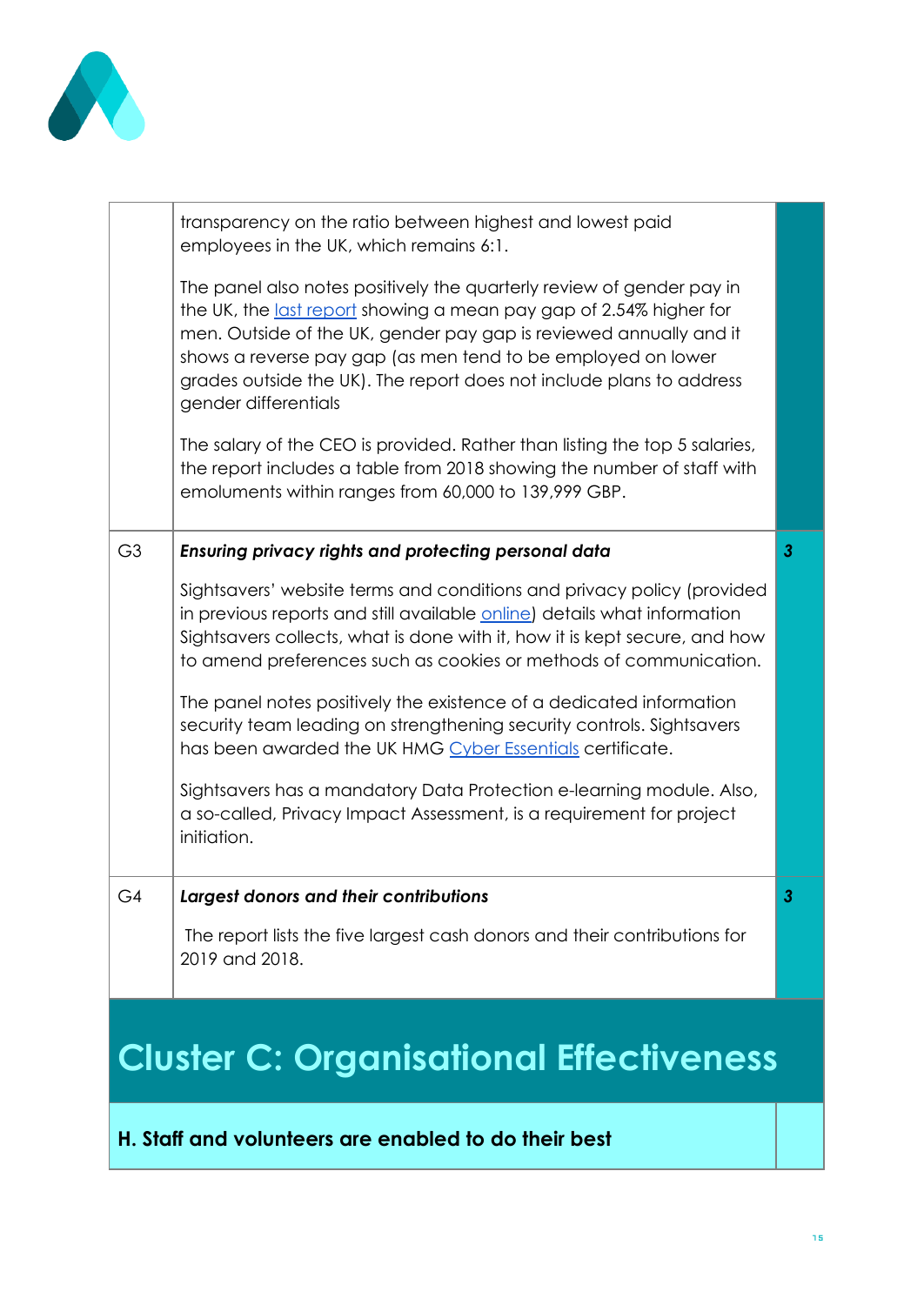

| H1             | Recruitment and employment are fair and transparent                                                                                                                                                                                                                                                                                                                                                | 4            |
|----------------|----------------------------------------------------------------------------------------------------------------------------------------------------------------------------------------------------------------------------------------------------------------------------------------------------------------------------------------------------------------------------------------------------|--------------|
|                | The report includes a detailed breakdown of staff across Sightsavers<br>based on contract type (full/part time), seniority, local hires, gender,<br>ethnicity and age. The Panel notes that more than two thirds of<br>Europe based staff are female, whereas the opposite is true in most<br>other regions. Does Sightsavers have any targets or processes in place<br>to address this imbalance? |              |
|                | The Panel commends Sightsavers on its continued efforts to hire<br>locally, with all senior managers hired locally again in 2019.                                                                                                                                                                                                                                                                  |              |
|                | The panel commends Sightsavers for being awarded the 'Disability<br>Confident Leader' accreditation from the UK government.                                                                                                                                                                                                                                                                        |              |
|                | Overall, the Panel commends Sightsavers on its approach in this area,<br>and continues to recognise it as good practice.                                                                                                                                                                                                                                                                           |              |
|                | The next report could helpfully show the breakdown of female and<br>male staff by seniority and whether Sightsavers has a plan to address<br>staff gender imbalances, either numerically or grade-wise.                                                                                                                                                                                            |              |
|                |                                                                                                                                                                                                                                                                                                                                                                                                    |              |
| H <sub>2</sub> | <b>Staff development</b>                                                                                                                                                                                                                                                                                                                                                                           | $\mathbf{3}$ |
|                | The response explains how staff development is managed and how<br>different resources are offered. The performance review process<br>named 'Valuing Individual Performance' is still in use (completion<br>rates of planned activities are not monitored). A more user-friendly<br>process is in development for planning learning and personal<br>development.                                    |              |
|                | A list of key initiatives aiming to enable staff to be more productive<br>and enhance leadership are outlined, including policies and<br>procedures reviews, manager inductions, and employee support<br>through an external 24h confidential Employee Assistance<br>Programme. Internal coaching and team building are available. Staff<br>surveys have a high response rate.                     |              |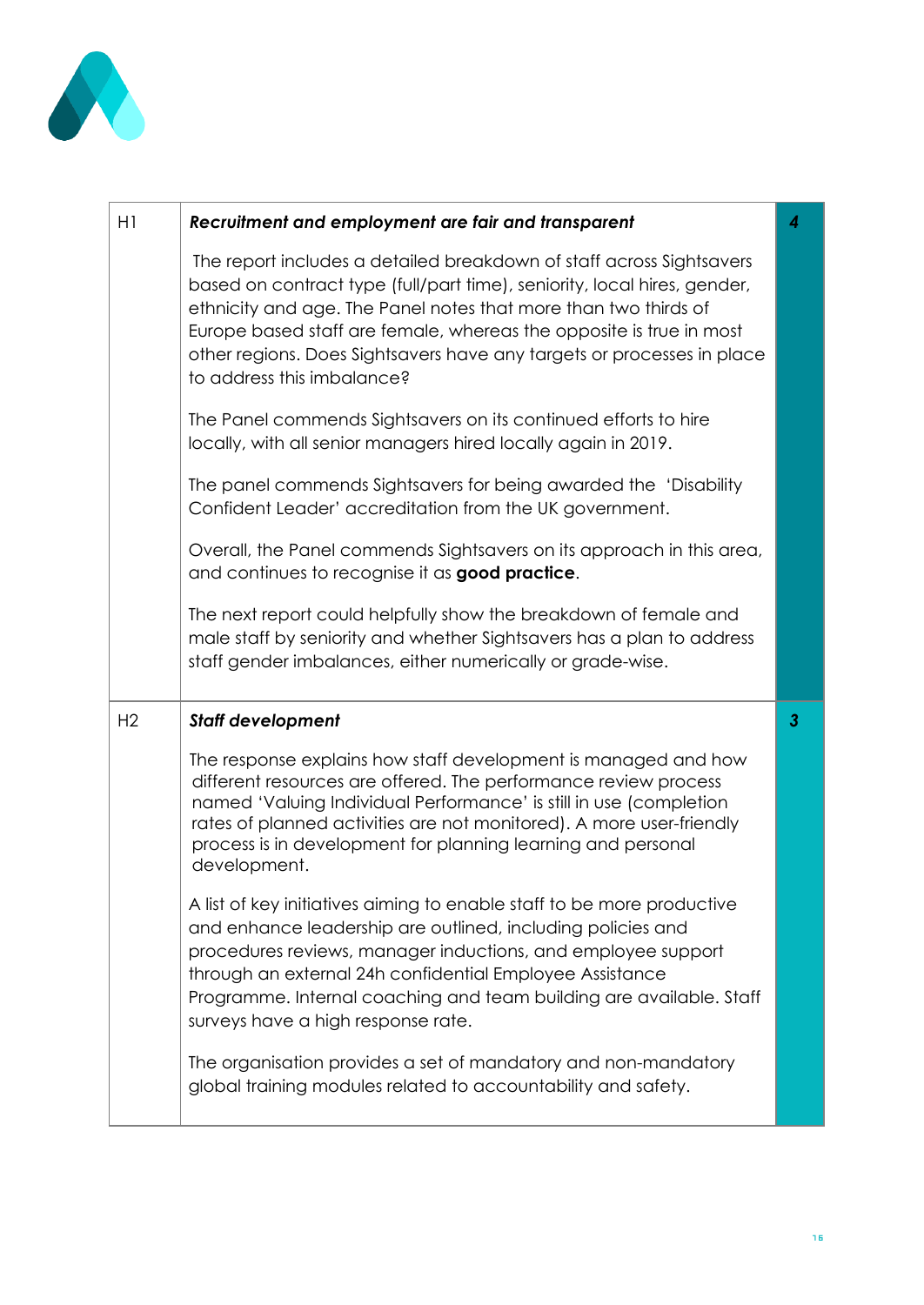

|                | The next report could usefully discuss what the organisation has<br>learned about its approach to staff development and from staff<br>surveys and how it is adapting to changing development needs.                                                                                                                                                                                                                       |                |
|----------------|---------------------------------------------------------------------------------------------------------------------------------------------------------------------------------------------------------------------------------------------------------------------------------------------------------------------------------------------------------------------------------------------------------------------------|----------------|
| H <sub>3</sub> | Safe working environment                                                                                                                                                                                                                                                                                                                                                                                                  | $\overline{2}$ |
|                | The policies addressing safe working environment are listed, namely<br>the Global Discrimination, Bullying and Harassment Policy, and Whistle<br>Blowing Policy, which are available online on the website.                                                                                                                                                                                                               |                |
|                | A Complaints Working Group was established to oversee the review<br>of Sightsavers complaints management system, including the review<br>and update of the definition of complaints and the development of<br>an IT solution to administer complaints.                                                                                                                                                                    |                |
|                | Improvement plans are not included.                                                                                                                                                                                                                                                                                                                                                                                       |                |
|                | I. Resources are handled effectively for the public good                                                                                                                                                                                                                                                                                                                                                                  |                |
|                |                                                                                                                                                                                                                                                                                                                                                                                                                           |                |
| 1              | Resources are acquired in line with your values, globally accepted<br>standards and without compromising independence                                                                                                                                                                                                                                                                                                     | 3              |
|                | A Global Fundraising and Donations Acceptance Policy (annexed to<br>the report) has been updated in 2019 and guides Sightsavers'<br>fundraising operations. The policy covers all third-party donations, and<br>above a threshold of 10,000 GBP, donors are subject to policy<br>guidelines which protect Sightsavers' independence and ensure<br>funds are not obtained in a way contrary to the organisation's beliefs. |                |
|                | Sightsavers is a member of the Fundraising Regulator, the<br>independent regulator of charitable fundraising in England and Wales                                                                                                                                                                                                                                                                                         |                |
|                | The Panel notes positively the dedicated site (fundraising promise)<br>and the 'supporter promise and privacy policy'.                                                                                                                                                                                                                                                                                                    |                |
|                | The report states that donor contributions above GBP 10,000 are<br>'subject to a number of policy guidelines which protect our<br>independence and ensure that we are not obtaining funds in a way<br>which is contrary to our beliefs' but without explanation of how this<br>process works. The next report could usefully clarify.                                                                                     |                |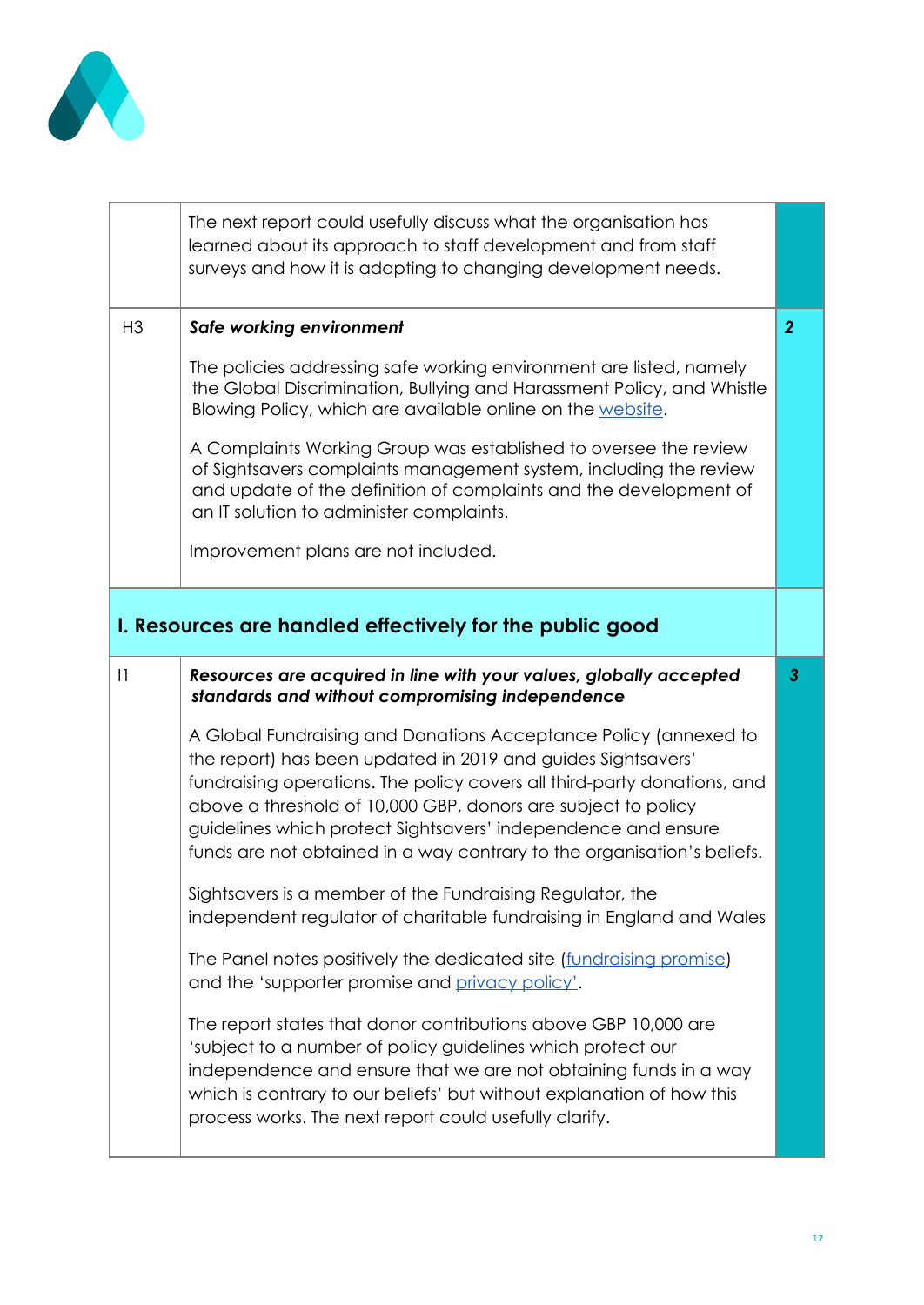

| Monitoring of progress and re-allocation of resources                                                                                                                                                                                                                                                                                                   | $\overline{2}$                                  |
|---------------------------------------------------------------------------------------------------------------------------------------------------------------------------------------------------------------------------------------------------------------------------------------------------------------------------------------------------------|-------------------------------------------------|
| The SIM Card continues to be used to track strategic performance,<br>breaking down the overall strategy into a small number of clear<br>objectives that reflect different elements of strategic implementation.<br>The panel notes positively the monthly Management Team meetings<br>focused on results so that organisational progress is maintained. |                                                 |
| On fundraising, Sightsavers' approach aims to ensure investing where<br>the most net income can be produced.                                                                                                                                                                                                                                            |                                                 |
| The report provides detailed explanation of how these processes<br>function in principle but without examples of changes or actions<br>taken (stopping funding for a project, for example) as a result of the<br>stated 'dynamic management' and 'ability to respond strategically<br>and quickly'. The next report could helpfully close this gap.     |                                                 |
| Minimising risk of corruption, bribery and misuse of funds                                                                                                                                                                                                                                                                                              | 4                                               |
| The Anti-Fraud and Corruption Policy (annexed to the report) outlines<br>the definitions, investigation procedures and penalties for incidences<br>of fraud, applying to staff, partners and third parties. The panel notes<br>positively the mandatory e-learning package that has been<br>developed and launched in 2019.                             |                                                 |
| Finance team capacity has been increased to strengthen financial<br>control mechanisms.                                                                                                                                                                                                                                                                 |                                                 |
| The panel commends Sightsavers for the transparency about the<br>fraud and theft instances listed and for its mandatory anti-fraud<br>e-learning module.                                                                                                                                                                                                |                                                 |
|                                                                                                                                                                                                                                                                                                                                                         |                                                 |
| Governance structure and recruitment of trustees/board members                                                                                                                                                                                                                                                                                          | 3                                               |
| Sightsavers has a governing Council of Trustees with 15 members (8:7)<br>male-female in the UK), whose details can be found on the website.                                                                                                                                                                                                             |                                                 |
|                                                                                                                                                                                                                                                                                                                                                         | J. Governance processes maximise accountability |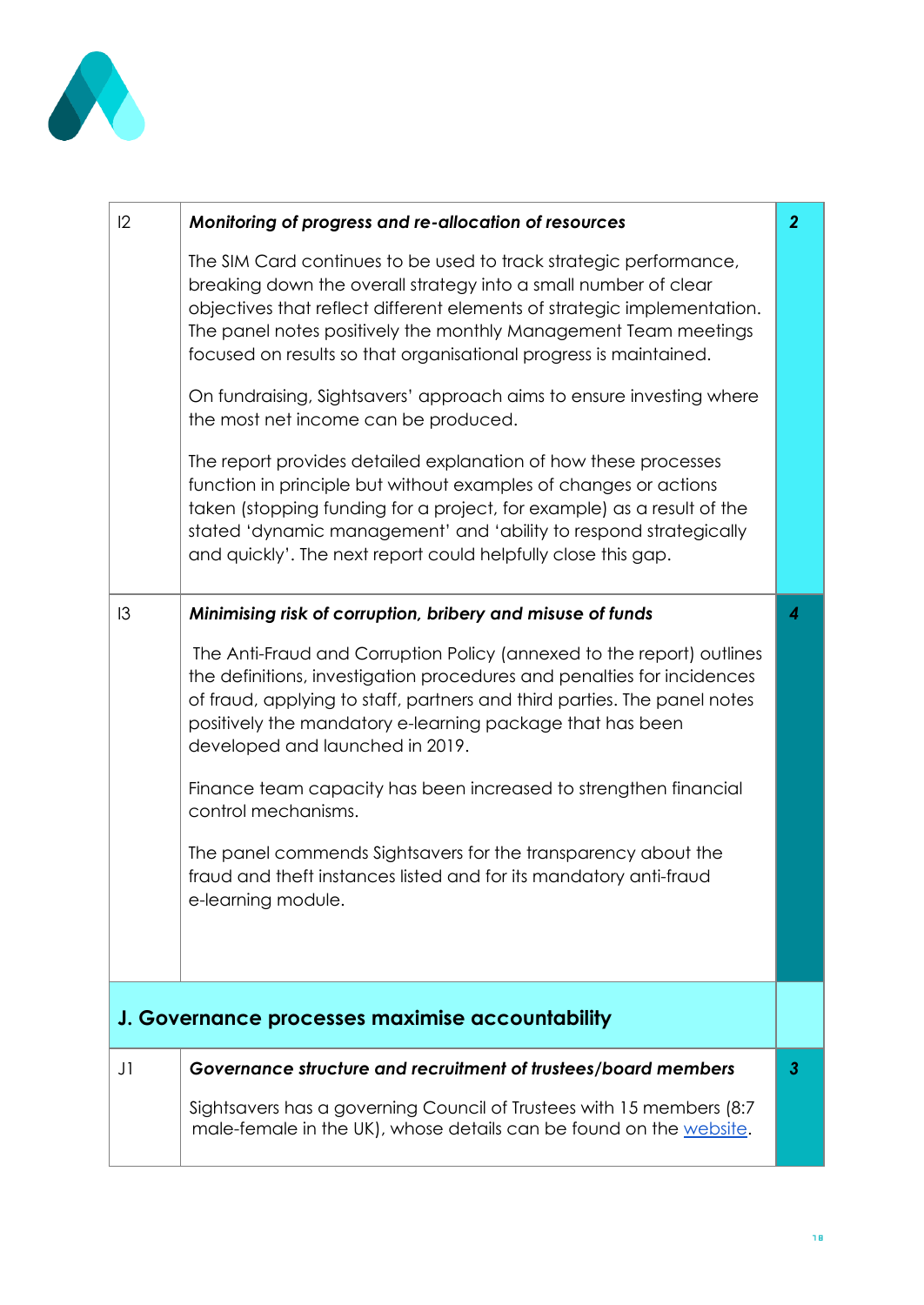

|    | Interactions among the various global boards are reinforced in an<br>annual event where all chairs are invited. Also the so-called 'shared<br>trusteeship' allows trustees to sit on various boards and bring new<br>perspectives.                                                                                                                                                                                                                                                                                                             |                |
|----|------------------------------------------------------------------------------------------------------------------------------------------------------------------------------------------------------------------------------------------------------------------------------------------------------------------------------------------------------------------------------------------------------------------------------------------------------------------------------------------------------------------------------------------------|----------------|
|    | There aren't prescriptive ratios for diversity but rather "a fair<br>representation". The Council of Trustees evaluates itself every other<br>year, and individual trustees are evaluated by the Chair and Vice<br>Chair every two years.                                                                                                                                                                                                                                                                                                      |                |
|    | The process for recruiting and replacing board members is explained,<br>with reference to induction process.                                                                                                                                                                                                                                                                                                                                                                                                                                   |                |
|    | The report does not say so, but from the annual report, it is understood<br>that trustees are appointed 'normally for two terms of four years,<br>although this can be extended in exceptional circumstances' (p72).<br>The annual report also states that 'Recruitment of new trustees is<br>based on consideration of skills, mindful always of the need to reflect<br>diversity (in terms of gender and disability in particular) and maintain<br>a balance of individuals from different countries', which the report<br>does not explain. |                |
|    | Given this commitment, the next report could helpfully report the<br>ethnicity/disability profile of the UK Council (and other Sightsavers<br>Boards, where possible).                                                                                                                                                                                                                                                                                                                                                                         |                |
| J2 | Board oversight of adherence to policies, resource allocation,<br>potential risks, and complaints processes                                                                                                                                                                                                                                                                                                                                                                                                                                    | 3 <sup>1</sup> |
|    | Sightsavers' Council of Trustees has ownership of organisational<br>policies, and it delegates responsibility to several standing committees<br>that provides oversight for several aspects of governance, assurance<br>and control. It is stated that any fraud, safeguarding issue or legal<br>action is reported to the Audit committee. Risk management and<br>communication is also overseen at trustee level.                                                                                                                            |                |
|    | The panel notes positively the formal meeting between the trustee<br>taking the lead on Safeguarding and senior staff to discuss "responses<br>to Safeguarding complaints and issues, risks, operational systems and<br>policy". The minutes of the meetings are then reviewed by the Audit<br>committee mentioned above.                                                                                                                                                                                                                      |                |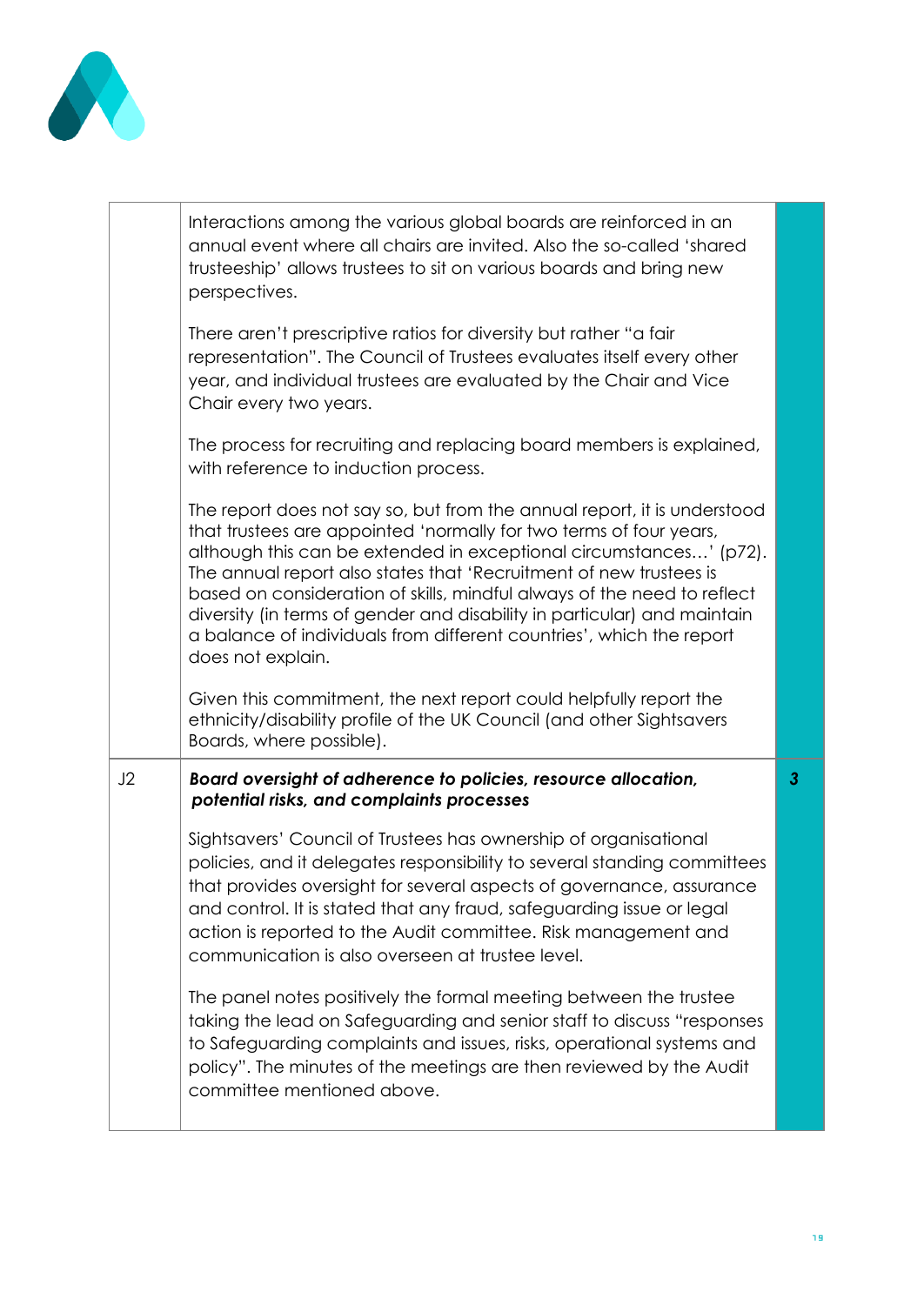

| If there is a Programme Committee to oversee programme policy<br>application at implementation level, this is not mentioned. The next<br>report could helpfully clarify how this oversight function is performed.                                                                                                                                                                                                                                                                                                                                                                                                                                        |                                                                                                                  |
|----------------------------------------------------------------------------------------------------------------------------------------------------------------------------------------------------------------------------------------------------------------------------------------------------------------------------------------------------------------------------------------------------------------------------------------------------------------------------------------------------------------------------------------------------------------------------------------------------------------------------------------------------------|------------------------------------------------------------------------------------------------------------------|
| <b>Complaints handling mechanisms and overview of complaints</b><br>(external)<br>The panel notes positively the creation of the complaints working<br>group in 2019, which works on strengthening Sightsavers' ability to<br>receive community complaints. Different complaints mechanisms are<br>being explored by research and safeguarding teams to reflect the<br>needs of different communities. Sightsavers displays posters that<br>explain the current complaints mechanism and also has dedicated<br>mailboxes. It is also stated that the Safeguarding and whistleblowing<br>policies have been reviewed. They are linked on the website (the | 3                                                                                                                |
| It is explained that 12 complaints were received during the report<br>period and 7 "were assessed as valid". These complaints were<br>handled accordingly using the Global Complaints Policy or the<br>Global Safeguarding Policy and were reported to Trustees, regulators,<br>and other stakeholders. Additionally a list of Fundraising complaints<br>during 2018-19 is provided.                                                                                                                                                                                                                                                                     |                                                                                                                  |
| There are no details about complaints received from community<br>members or partners as systems are not yet in place. This is an<br>important gap and Sightsavers seems to be some years behind some<br>other AN members in developing such feedback and complaints<br>mechanisms. The panel suggest that the next full report, pays far<br>more attention to how complaints from communities and/or partners<br>are addressed in this section of the report.                                                                                                                                                                                            |                                                                                                                  |
| <b>Complaints handling mechanisms and overview of complaints</b><br>(internal)<br>The response states that internal complaints are handled following the<br>Global Grievance Policy. The number of grievances received in 2018<br>and 2019 are mentioned, none received in 2019. (It is assumed that<br>this relates to the UK office only).<br>The panel suggests that in the next report Sightsavers reflects on why                                                                                                                                                                                                                                   | $\overline{2}$                                                                                                   |
|                                                                                                                                                                                                                                                                                                                                                                                                                                                                                                                                                                                                                                                          | global complaints policy is also linked there).<br>the low numbers of grievances raised, and how aware employees |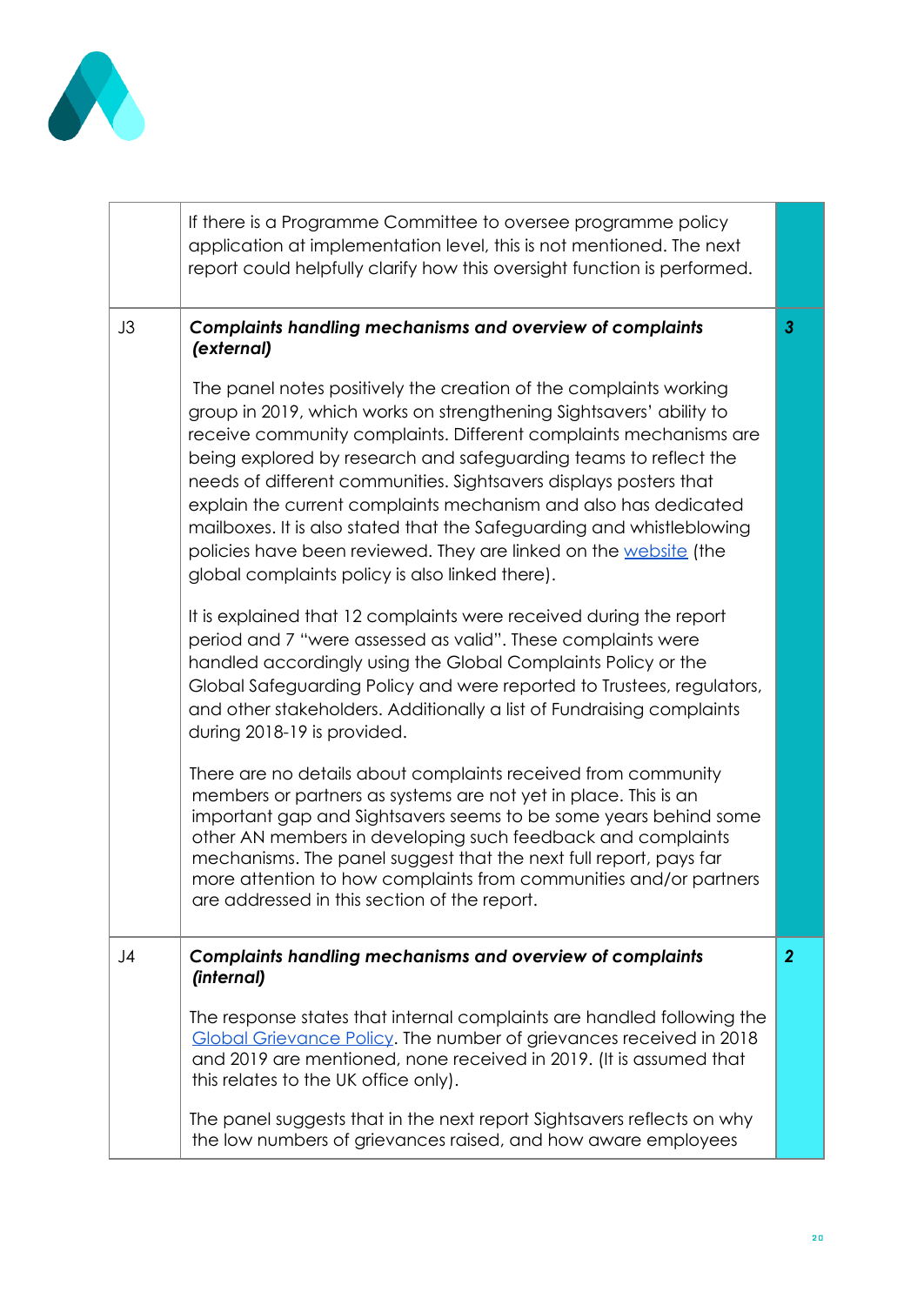

|    | are of the process. It would also be useful to have a little more detail<br>on how the internal complaints mechanism works.                                                                                                                                                                                                                                                                                                                                                                                                                                                                                                                                                                                                     |                |
|----|---------------------------------------------------------------------------------------------------------------------------------------------------------------------------------------------------------------------------------------------------------------------------------------------------------------------------------------------------------------------------------------------------------------------------------------------------------------------------------------------------------------------------------------------------------------------------------------------------------------------------------------------------------------------------------------------------------------------------------|----------------|
| J5 | Protecting confidentiality and anonymity of those involved in<br>complaints<br>The response states that all reports and handled with confidentiality<br>and that risk assessment are undertaken at the complaint handling<br>phase and if relevant maintained throughout the investigation or<br>complaints review cycles.                                                                                                                                                                                                                                                                                                                                                                                                      | $\mathbf{3}$   |
|    | K. Leadership is dedicated to fulfilling the 12 Commitments                                                                                                                                                                                                                                                                                                                                                                                                                                                                                                                                                                                                                                                                     |                |
| K1 | The governing body and management are held accountable for<br>fulfilling strategic promises<br>The response describes how council members are elected by the<br>trustees and notes the induction programme that all trustees attend<br>to. Individual trustees are evaluated every two years by the Chair and<br>Vice Chair.<br>The report does not respond to the question in the reporting<br>framework about how the governing body and management are<br>held accountable for their commitments on accountability. The panel<br>suggests that in the next report the process for the self-evaluation of<br>the council is explained, or if there is no process, what steps have<br>been taken in the next reporting period. | $\overline{2}$ |
| K2 | Inclusion of staff in discussing progress toward organisational<br>accountability<br>The accountability report is produced with contributions from various<br>functions within Sightsavers, ensuring accountability is embedded<br>within the organisation. The accountability report is published on the<br>Sightsavers' website and uploaded to the staff intranet as well as<br>circulated internally together with the feedback received from the<br>IRP. Areas flagged are discussed at management group meetings.<br>The panel notes positively that the so called, Transparency Working<br>Group had developed an internal learning module regarding                                                                     |                |